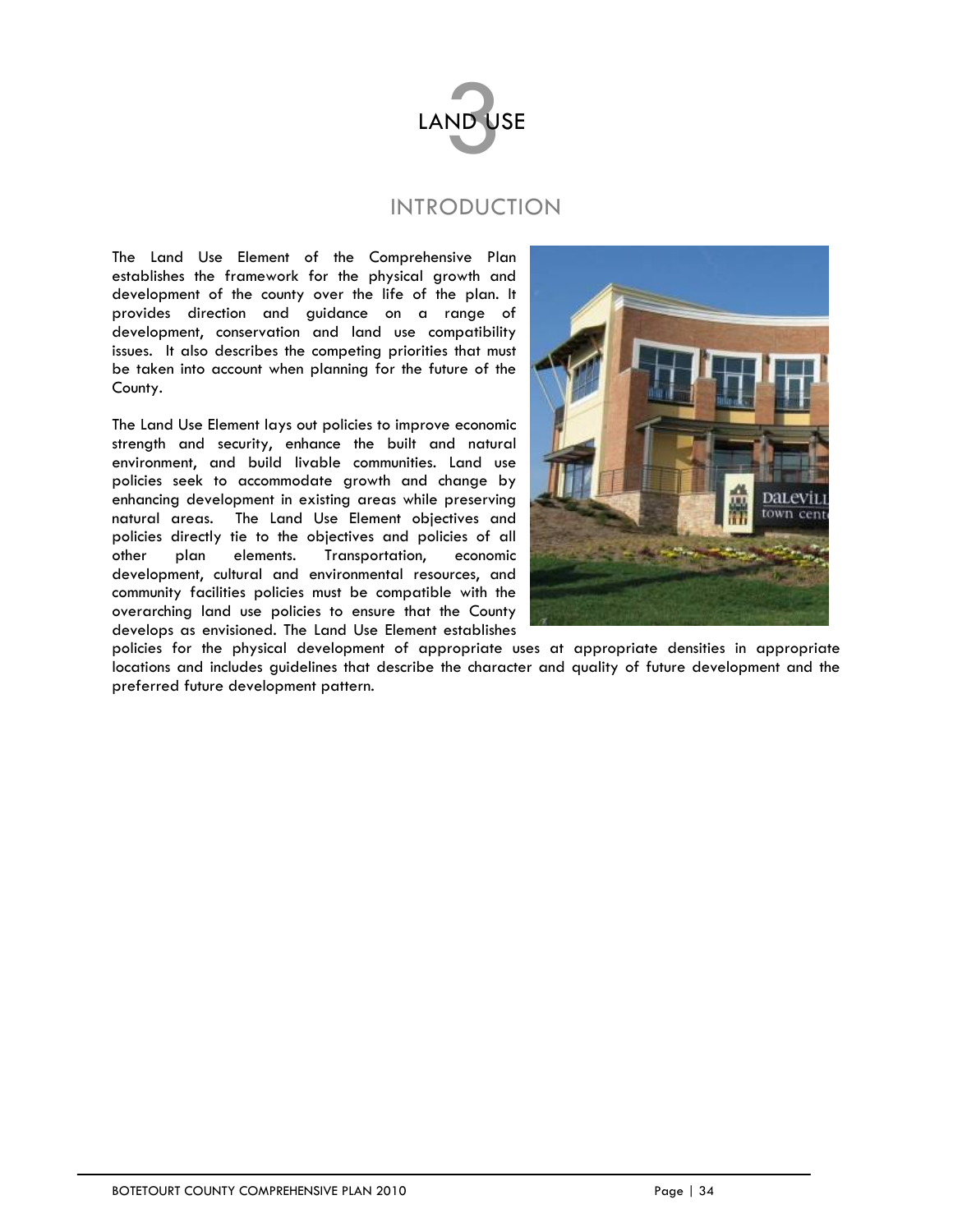## **BACKGROUND**

This section of the Land Use Element provides background information, analysis, and discussion of challenges and opportunities.

## **Challenges**

Botetourt County is fortunate to have plentiful natural resources that have fueled its agricultural economy and attracted residential growth. While the County has historically been a rural community with its roots in farming, it has become an increasingly attractive location for residential development over the last 10 to 20 years. Recent trends indicate that residential growth is shifting from large lot rural residential growth to low-to-medium density, more suburban style development and increasing pressure for the conversion of farmland to residential use.

The increase in residential development is anticipated to play a major role in the County's economy as there is an expectation that the demand for service-related businesses will increase to serve the growing residential population. Botetourt County recently initiated an *Economic Development Study* to evaluate future demands and provide direction for the County's economic development policies. The information gathered for that study will provide important input to help identify future land use needs and appropriate patterns of development throughout the County.

Transportation has long influenced the development pattern of Botetourt County. Current development patterns in Botetourt County are heavily influenced by existing transportation routes: U.S. Route 220, U.S. Route 11, U.S. Route 460 and I-81. The James River, railroads, and U.S. Route 220 were significant influences that shaped historic settlement patterns. The construction of I-81 provided access to new lands within the County, attracting development around the interchanges, specifically at Exit 150. During the Comprehensive Plan process, residents and stakeholders expressed their views that the County should develop plans to mitigate the rapid growth along U.S. Route 220; to preserve the rural character north of Daleville Town Center and promote more growth around the incorporated towns.

## **Land Use Analysis**

In addition to public input, several factors must be evaluated to prepare appropriate Land Use goals, objectives and policies of this plan and a Future Land Use Map for Botetourt County. These include review of the existing land use pattern, current zoning, existing development densities, population distribution and recent development activity. Additionally, a capacity analysis based on population projections provides an indication of whether or not there is sufficient development capacity to accommodate projected growth.

## *Existing Land Use*

Draft existing land use, zoning and future land use maps were reviewed by the general citizenry of Botetourt County at community meetings held on December 5, 2009 and January 5, 2010 (Map 5 - Existing Land Use, Map 6 - Zoning, and Map 9 – Future Land Use). The final existing land use map, a generalized zoning map, and a future land use map are incorporated into this plan.

The existing land use map indicates that current residential and commercial land uses are clustered in the southern end of the county, where sufficient infrastructure and facilities exist to support development of this intensity. The map (Map 5) depicts seven general land use categories:

## *Agricultural/Forest Land*

This is the largest land use category in the County, comprising approximately 69.1 percent of the County's land area. Agricultural uses in Botetourt are generally located in the central and northern sections of the County. These areas are typically used as cropland and orchards, and raising and grazing of livestock. Buildings associated with these activities (single family dwellings, barns, grain storage, etc.) are considered agricultural uses for the purposes of this map. Forest land consists of privately, corporately owned, or National Forest. Forested areas are typically found in the more mountainous regions of the County, particularly in northern Botetourt and the area along the Blue Ridge Parkway.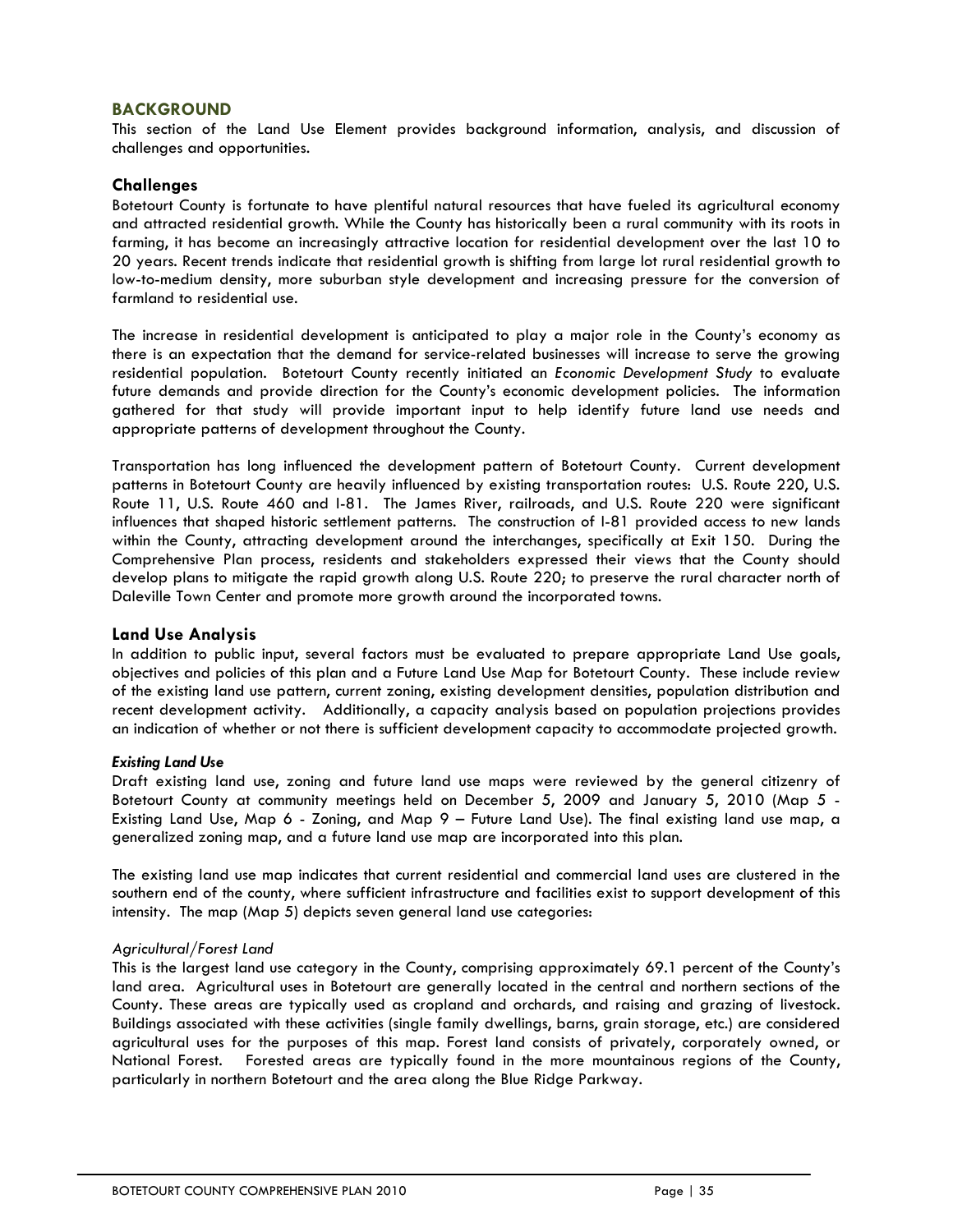## *Federal Lands*

This category consists of George Washington National Forest land that is publicly owned and managed by the Federal government. Public forest land comprises approximately 25.9 percent of the total land area in the County. Currently, the Jefferson and George Washington National Forests encompass approximately 90,000 acres of land in Botetourt County, some of which is along the Blue Ridge Parkway.

#### *Rural Residential*

This category includes clusters of rural residential development in the County, which are typically single family housing. This type of development is located in very rural portions of the county, typically on land previously used for agricultural or forestry. Most of these homes have no public water and sewer service.

#### *Low Density Residential*

This category generally represents areas of single family homes in large lot suburban patterns of development. Low-density residential land uses are concentrated in the southern portion of the County. These areas may be served by public water and sewer, but are normally served by individual wells or private water systems and septic systems.

#### *Medium Density Residential*

This residential category comprises a small portion of the County's total land area. Medium density areas include all apartment and townhouse developments and small lot single family developments. All medium density residential areas are served by public or private water and public sewer. Most of these medium density residential land uses are found in southern Botetourt; however, this land use category also exists within the incorporated towns and unincorporated communities in other areas of the County, such as Iron Gate, Glen Wilton, and Eagle Rock.

#### *Commercial/Office*

The commercial/office land use category consists of areas where the wholesale and retail sale of goods and services is the primary activity. Commercial and office development in the County has historically occurred at Interstate 81 interchanges and along main transportation corridors where public water and sewer are available in proximity to existing and anticipated residential development.

## *Industrial*

The industrial land use category indicates those areas where manufacturing is the primary activity. This includes quarrying, industrial parks, and for the purpose of this plan, sanitary landfilling. The major areas of industrial activity in Botetourt County are the EastPark Commerce Center, the Jack C. Smith Industrial Park, the Roanoke Cement Company, the Botetourt Center at Greenfield and Vista Park, all of which are located in the southern region of the County. Other smaller industrial uses and areas can be found on scattered sites and along highway corridors such as U.S. Route 11and U.S. Route 220 North.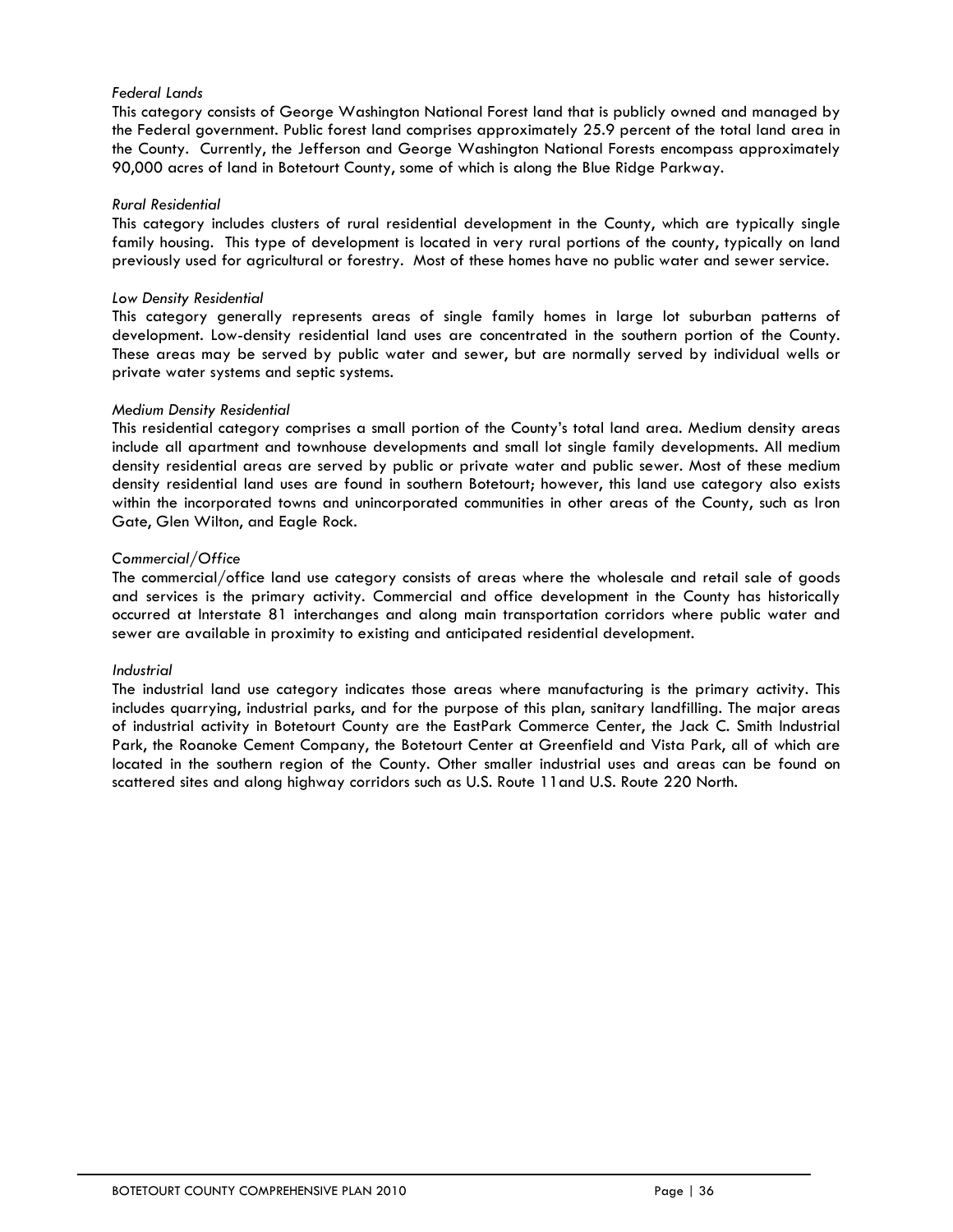# **Existing Zoning**

The existing zoning map (Map 6) shows how parcels are currently zoned with respect to the 13 zoning districts included in Botetourt County's Zoning Ordinance. Table 31 provides more specific zoning information about parcels that are currently developed with at least one dwelling unit. Based on this information, 6,433 dwelling units are located in areas of the zoned Agricultural A-1, and 3,962 dwellings are located in areas zoned Residential R-1.

| Current land use per zoning (parcels with dwelling units) |                             |                               |                    |                                        |  |  |
|-----------------------------------------------------------|-----------------------------|-------------------------------|--------------------|----------------------------------------|--|--|
| <b>ZONING</b>                                             | Number of<br><b>Parcels</b> | <b>Dwelling</b><br>Units (DU) | <b>Total Acres</b> | of<br>Average<br><b>DU/Gross Acres</b> |  |  |
| A <sub>1</sub>                                            | 6242                        | 6433                          | 75,814             | 0.0849                                 |  |  |
| B <sub>1</sub>                                            | 34                          | 35                            | 47                 | 0.7475                                 |  |  |
| B <sub>2</sub>                                            | 37                          | 39                            | 62                 | 0.6305                                 |  |  |
| B <sub>3</sub>                                            | 10                          | 10                            | 31                 | 0.3242                                 |  |  |
| FC.                                                       | 360                         | 371                           | 16,250             | 0.0228                                 |  |  |
| M1                                                        | 7                           | 7                             | 93                 | 0.0754                                 |  |  |
| M <sub>2</sub>                                            | $\overline{2}$              | $\overline{2}$                | 3                  | 0.7198                                 |  |  |
| M3                                                        | 9                           | 10                            | 242                | 0.0414                                 |  |  |
| R1                                                        | 3948                        | 3962                          | 3,601              | 1.1001                                 |  |  |
| R <sub>2</sub>                                            | 211                         | 213                           | 124                | 1.7192                                 |  |  |
| R <sub>3</sub>                                            | 260                         | 262                           | 64                 | 4.1202                                 |  |  |
| <b>RR</b>                                                 | 1260                        | 1280                          | 2259               | 0.5666                                 |  |  |
| <b>SC</b>                                                 |                             |                               | $\overline{2}$     | 0.6474                                 |  |  |
| <b>TOWN</b>                                               | 986                         | 1002                          | 789                | 1.2703                                 |  |  |
| Total                                                     | 13,367                      | 13,627                        | 99,379             |                                        |  |  |

|  |  | Table 31 - Land Use Analysis (Parcels With Dwelling Units - $DU > 0$ ) |  |
|--|--|------------------------------------------------------------------------|--|
|  |  |                                                                        |  |

*Source: Botetourt County GIS Parcel Information, 2009* 

Table 32 provides information about parcels that are either undeveloped or not developed with a residential dwelling. These tables indicate that most of the land in the County is zoned A-1, agricultural, followed by Forest Conservation (FC) and that there are areas zoned for residential development that have not been improved to date.

| Current land use per zoning (parcels with no dwelling units) |                |                |                    |  |  |  |
|--------------------------------------------------------------|----------------|----------------|--------------------|--|--|--|
|                                                              | Number of      | Average        |                    |  |  |  |
| <b>ZONING</b>                                                | Parcels        | Acres          | <b>Total Acres</b> |  |  |  |
| A <sub>1</sub>                                               | 5333           | 31             | 164,189            |  |  |  |
| B <sub>1</sub>                                               | 78             | $\overline{2}$ | 178                |  |  |  |
| B <sub>2</sub>                                               | 190            | $\overline{2}$ | 469                |  |  |  |
| B <sub>3</sub>                                               | 52             | $\overline{2}$ | 115                |  |  |  |
| <b>FC</b>                                                    | 471            | 156            | 73,540             |  |  |  |
| M <sub>1</sub>                                               | 80             | 7              | 527                |  |  |  |
| M <sub>2</sub>                                               | 75             | 13             | 988                |  |  |  |
| M3                                                           | 92             | 45             | 4,109              |  |  |  |
| <b>POP</b>                                                   | $\overline{2}$ | 152            | 304                |  |  |  |
| R1                                                           | 931            |                | 1,235              |  |  |  |
| R <sub>2</sub>                                               | 153            | 0              | 70                 |  |  |  |
| R <sub>3</sub>                                               | 71             | 1              | 71                 |  |  |  |
| RR                                                           | 899            | 1              | 959                |  |  |  |
| SC                                                           | 28             | 4              | 102                |  |  |  |
| <b>TND</b>                                                   | 1              | 118            | 118                |  |  |  |
| <b>TOWN</b>                                                  | 929            | 1              | 1,006              |  |  |  |
| Total                                                        | 9,385          |                | 247,980            |  |  |  |

Table 32 - Land Use Analysis (Parcels With Dwelling Units – DU < 0)

*Source: Botetourt County GIS Parcel Information, 2009*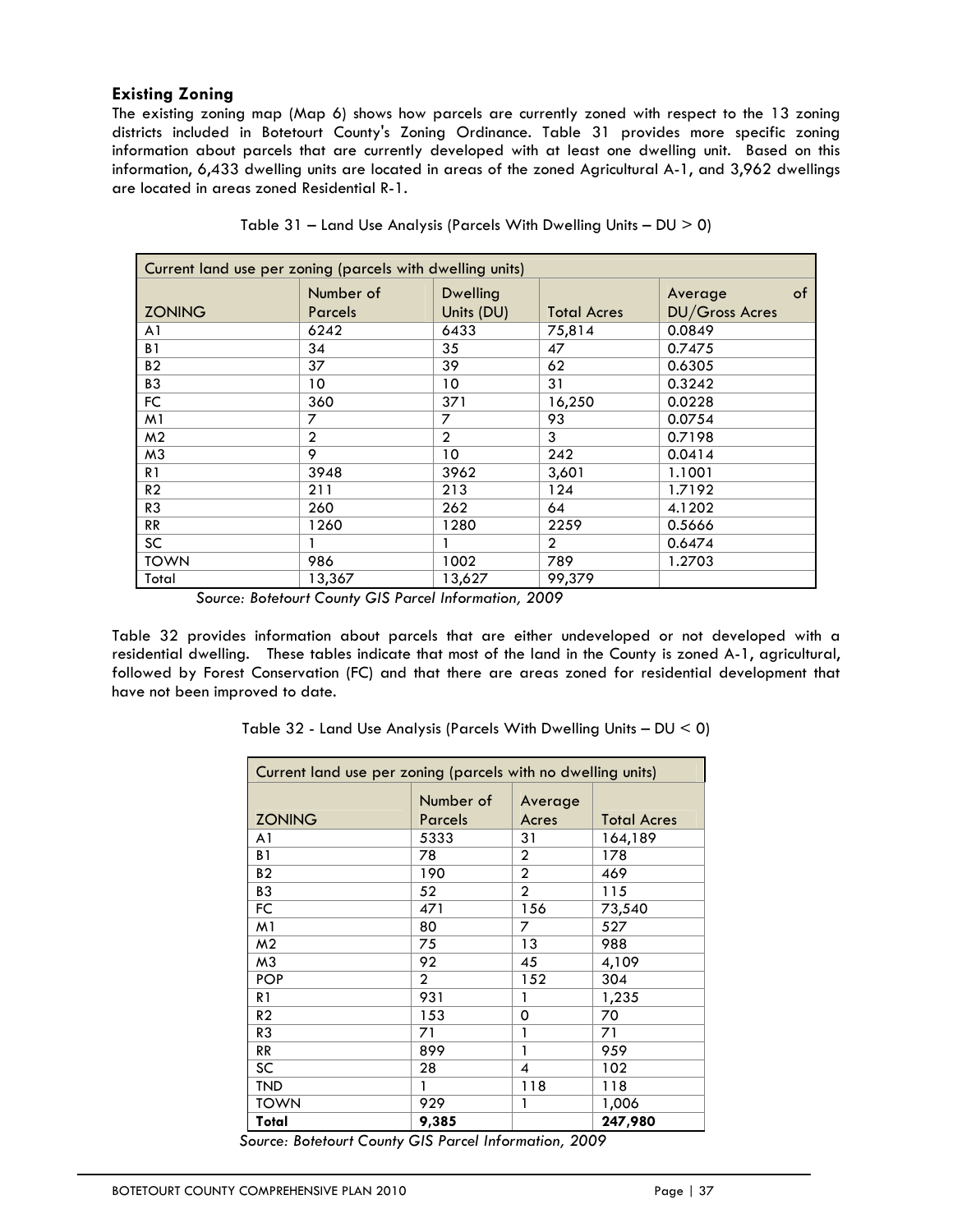#### *Implications of Existing Zoning*

The following tables and graph (Table 33, Table 34, Table 35, and Table 36) describe how the current population of the County is distributed by zoning category and provide an assessment as to whether or not the County can accommodate projected population growth based on current zoning patterns. This assessment is based on three assumptions: the current number of persons per household of 2.4 is maintained in the future, the average number of dwelling units per acre remains consistent with current development patterns and existing densities in each zoning category, and that no additional land is zoned for residential use. The estimated persons per household figure is based on the most recent estimate of population available from the Weldon Cooper Center, divided by the County's estimate of total dwellings based on GIS and tax assessment information. Table 33 provides the analysis of how the person per dwelling unit has been estimated.

The 2.4 persons per dwelling unit figure and the zoning information included in Table 34 can be used to develop a rough estimate of population distribution by zoning category (Table 34 and Table 35). Table 35 demonstrates the capacity of the County to accommodate projected population increases based on existing zoning. This simplified capacity analysis indicates that Botetourt County has sufficient amounts of residentially zoned land to accommodate the additional 6,000 anticipated by VEC forecasts by the year 2030. Table 36 provides an estimate of total population distribution in each residential zoning category by decade to the year 2030.

| 32,261 |
|--------|
| 1.5%   |
| 32,745 |
| 13,689 |
| 2.39   |
|        |

Table 33 – Population Per Dwelling Unit Estimation Method

 *Sources: US Bureau of the Census; American Community Survey, 2008* 



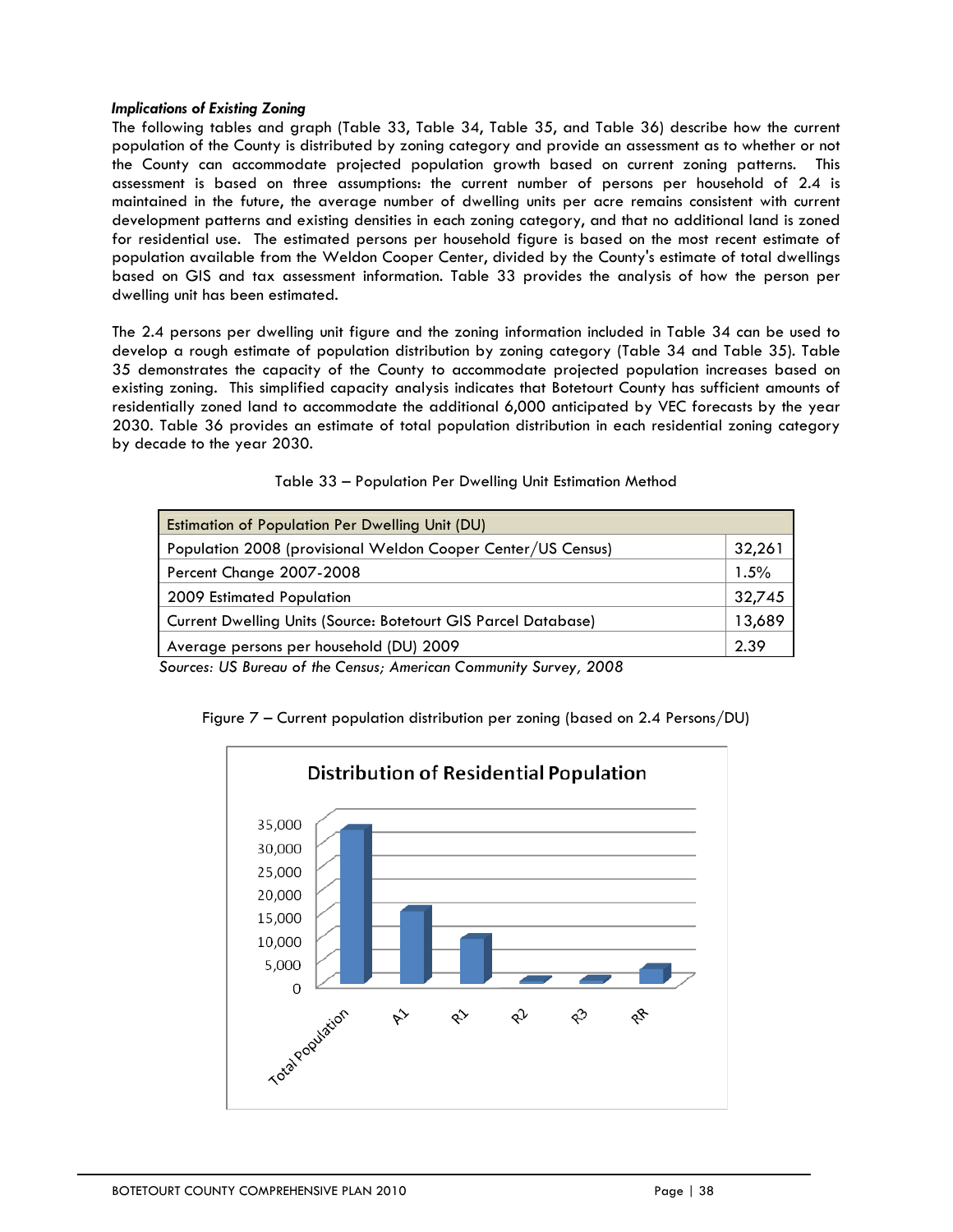| <b>Current Distribution of Population Relative to</b><br><b>Residential Zoning Categories</b><br>(based on 2.4 Persons/DU) |        |        |  |  |  |  |
|----------------------------------------------------------------------------------------------------------------------------|--------|--------|--|--|--|--|
| <b>Zoning District</b><br>Population<br>Percentage                                                                         |        |        |  |  |  |  |
| <b>Total Population</b>                                                                                                    | 32,745 | 100.0% |  |  |  |  |
| A <sub>1</sub>                                                                                                             | 15,439 | 47.1%  |  |  |  |  |
| R <sub>1</sub>                                                                                                             | 9,509  | 29.0%  |  |  |  |  |
| R <sub>2</sub>                                                                                                             | 511    | 1.6%   |  |  |  |  |
| R3                                                                                                                         | 629    | 1.9%   |  |  |  |  |
| 9.4%<br>RR<br>3,072                                                                                                        |        |        |  |  |  |  |

Table 34 - Current Distribution of Population per Zoning Category

*Source: Botetourt County GIS Parcel Information, 2009* 

Table 35 - Available Population Growth Capacity per Zoning Category

| Potential Population Capacity based on existing |                        |         |  |  |  |  |  |
|-------------------------------------------------|------------------------|---------|--|--|--|--|--|
| Zoning                                          |                        |         |  |  |  |  |  |
| (based on 2.4 Persons/DU)                       |                        |         |  |  |  |  |  |
| Available                                       |                        |         |  |  |  |  |  |
|                                                 | Population             |         |  |  |  |  |  |
| Zoning                                          | Capacity<br>Percentage |         |  |  |  |  |  |
| A1                                              | $N/A^*$                | $N/A^*$ |  |  |  |  |  |
| R1                                              | 2,963                  | 9.0%    |  |  |  |  |  |
| R <sub>2</sub>                                  | 167                    | $0.5\%$ |  |  |  |  |  |
| R3                                              | 169                    | $0.5\%$ |  |  |  |  |  |
| RR                                              | 2,302                  | $7.0\%$ |  |  |  |  |  |

*\*While still allowed where appropriate, it is assumed that if the policies set forth in this plan are implemented, that little or no additional growth would occur in the Agricultural zoning category.* 

|  |  |  |  |  | Table 36 - Population Forecast Per Zoning Category, VEC Forecasts |
|--|--|--|--|--|-------------------------------------------------------------------|
|--|--|--|--|--|-------------------------------------------------------------------|

| Projected Population by Zoning District - Virginia Employment Commission Projection |                         |        |        |                |                |           |  |
|-------------------------------------------------------------------------------------|-------------------------|--------|--------|----------------|----------------|-----------|--|
|                                                                                     | <b>Total Population</b> | A1     | R1     | R <sub>2</sub> | R <sub>3</sub> | <b>RR</b> |  |
| 2009*                                                                               | 32,745                  | 18,676 | 9,525  | 125            | 2,926          | 1,494     |  |
| 2010                                                                                | 33,156                  | 18,910 | 9,644  | 126            | 2,963          | 1,513     |  |
| 2020                                                                                | 35,756                  | 20,393 | 10,401 | 136            | 3,195          | 1,631     |  |
| 2030                                                                                | 38,437                  | 21,922 | 11,180 | 146            | 3,434          | 1,754     |  |

*Based on housing growth trends during past five years* 

*\*Estimate based on 2008 census estimate and growth from 2007 to 2008*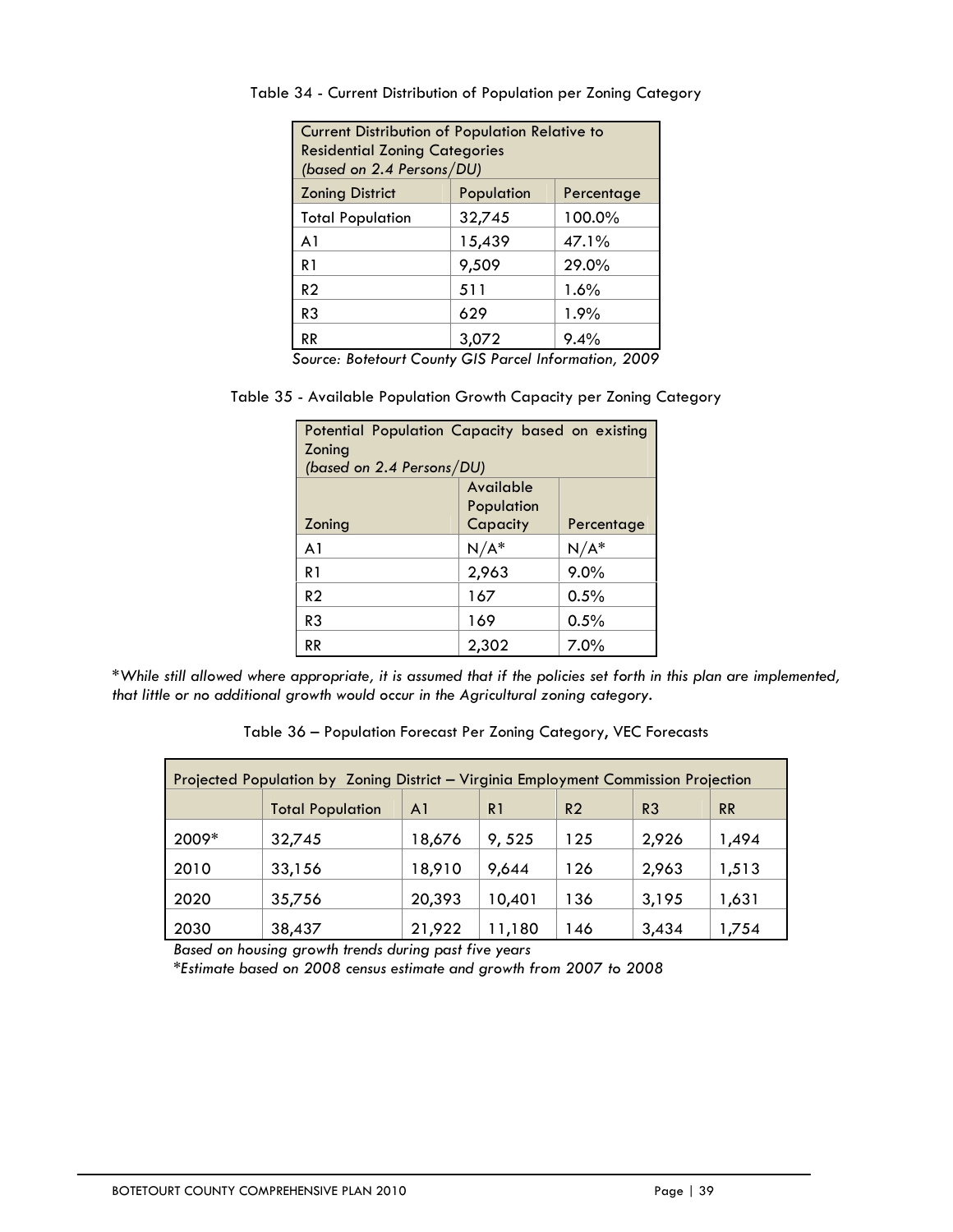## *Residential Development Activities*

The following tables provide an overview of housing activity since 1999. The information is divided into three tables: residential development between 1999 and 2004, residential development after 2005 and residential development for the entire period from 1999 to 2009. Growth since 2005 has shifted slightly to Residential R-1 which might indicate a preference for a conventional suburban development pattern. Whether this trend will continue in the future will depend on factors that are beyond the County's control such as land values, the economy, lending regulations, and the price of gas as well as factors such as whether or not the County wants to implement policies that encourage other development patterns.

| Housing Units Built Per Zoning (1999 to 2004) |                             |                    |            |                    |                         |  |
|-----------------------------------------------|-----------------------------|--------------------|------------|--------------------|-------------------------|--|
| Zoning                                        | Number of<br><b>Parcels</b> | <b>Total Acres</b> | <b>DUs</b> | Average<br>DU/Acre | Percentage<br>of Growth |  |
| A <sub>1</sub>                                | 885                         | 7,693              | 900        | 0.12               | 61.3%                   |  |
| R <sub>1</sub>                                | 368                         | 2,574              | 375        | 0.15               | 25.5%                   |  |
| R <sub>2</sub>                                | 16                          | 1,077              | 16         | 0.01               | 1.1%                    |  |
| R3                                            | 76                          | 52                 | 76         | 1.46               | 5.2%                    |  |
| <b>RR</b>                                     | 102                         | 576                | 102        | 0.18               | 6.9%                    |  |

Table 37 – Housing Units Built Per Zoning Category (1999 to 2004)

Table 38 – Housing Units Built Per Zoning Category (2005 to 2009)

| Housing Units Built Per Zoning (2005 to 2009) |                             |                    |                       |                    |                         |  |  |
|-----------------------------------------------|-----------------------------|--------------------|-----------------------|--------------------|-------------------------|--|--|
| Zoning                                        | Number of<br><b>Parcels</b> | <b>Total Acres</b> | <b>DU<sub>s</sub></b> | Average<br>DU/Acre | Percentage<br>of Growth |  |  |
| A <sub>1</sub>                                | 277                         | 2,458              | 300                   | 0.12               | 57.0%                   |  |  |
| R <sub>1</sub>                                | 153                         | 127                | 153                   | 1.20               | 29.1%                   |  |  |
| R <sub>2</sub>                                | 2                           | 5                  | 2                     | 0.38               | 0.4%                    |  |  |
| R <sub>3</sub>                                | 47                          | 11                 | 47                    | 4.17               | 8.9%                    |  |  |
| <b>RR</b>                                     | 24                          | 42                 | 24                    | 0.58               | 4.6%                    |  |  |

Table 39 – Housing Units Built Per Zoning Category (1999 to 2009)

| Housing Units Built Per Zoning (1999 to 2009) |                             |                    |                       |                    |                         |  |  |
|-----------------------------------------------|-----------------------------|--------------------|-----------------------|--------------------|-------------------------|--|--|
| Zoning                                        | Number of<br><b>Parcels</b> | <b>Total Acres</b> | <b>DU<sub>s</sub></b> | Average<br>DU/Acre | Percentage<br>of Growth |  |  |
| A <sub>1</sub>                                | 1,162                       | 10,151             | 1,200                 | 0.12               | 60.2%                   |  |  |
| R1                                            | 521                         | 2,702              | 528                   | 0.20               | 26.5%                   |  |  |
| R <sub>2</sub>                                | 18                          | 1,082              | 18                    | 0.02               | 0.9%                    |  |  |
| R <sub>3</sub>                                | 123                         | 64                 | 123                   | 1.94               | 6.2%                    |  |  |
| <b>RR</b>                                     | 126                         | 617                | 126                   | 0.20               | 6.3%                    |  |  |

Map 7 (Recent Residential Growth Since 1999) and Map 8 (Residential Densities) provide information about where residential development has occurred over the past 10 years. Generally, new residential development has been scattered along rural roads and in some instances, adjacent to areas of existing development.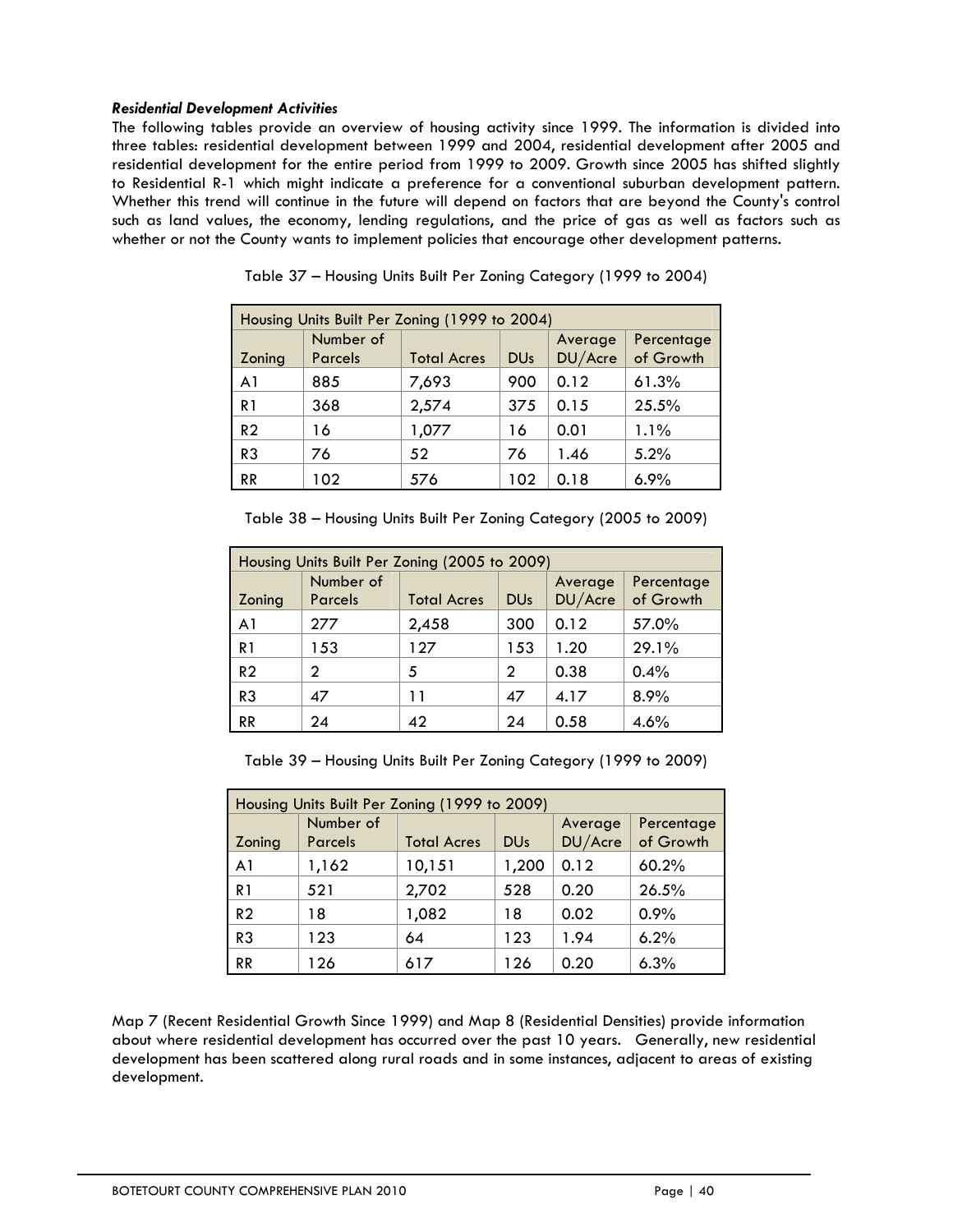Building permit data for the County (Table 40) indicates that there has been a decline in residential construction activity since 2005, and that development levels in 2009 were at a 20 year low. This trend was evident Statewide as shown in Figure 8.

|       |                                 |                                             | <b>Number of Annual Building Permits</b> |       |                                             |                                     |                                |
|-------|---------------------------------|---------------------------------------------|------------------------------------------|-------|---------------------------------------------|-------------------------------------|--------------------------------|
| Year  | New Res.<br><b>Const. Units</b> | <b>Commercial</b><br>Incl. Add. &<br>Alter. | <b>Residential</b><br>Add. & Alter.      | Misc. | Electric,<br><b>Plumbing &amp;</b><br>Mech. | <b>Number</b><br><b>Inspections</b> | Const. Costs \$\$\$\$<br>Value |
| 1984  | 169                             | 8                                           | 124                                      | 123   | 952                                         | 2002                                | \$11,444,426                   |
| 1985  | 176                             | 14                                          | 169                                      | 95    | 1033                                        | 2704                                | \$12,881,769                   |
| 1986  | 205                             | 19                                          | 215                                      | 125   | 1576                                        | 3679                                | \$17,563,823                   |
| 1987  | 189                             | 57                                          | 119                                      | 231   | 1318                                        | 3245                                | \$21,219,672                   |
| 1988  | 201                             | 38                                          | 173                                      | 366   | 1396                                        | 3755                                | \$21,127,164                   |
| 1989  | 156                             | 43                                          | 250                                      | 229   | 2075                                        | 3529                                | \$19,523,163                   |
| 1990  | 230                             | 42                                          | 335                                      | 269   | 2289                                        | 3825                                | \$24,300,130                   |
| 1991  | 235                             | 55                                          | 321                                      | 215   | 2324                                        | 4160                                | \$28,533,244                   |
| 1992  | 257                             | 45                                          | 315                                      | 191   | 2292                                        | 3893                                | \$28,677,924                   |
| 1993  | 281                             | 27                                          | 387                                      | 236   | 2486                                        | 4503                                | \$30,555,162                   |
| 1994  | 290                             | 13                                          | 361                                      | 341   | 2608                                        | 5446                                | \$39,633,084                   |
| 1995  | 249                             | 20                                          | 348                                      | 336   | 2525                                        | 4874                                | \$49,205,658                   |
| 1996  | 226                             | 46                                          | 282                                      | 355   | 2306                                        | 4814                                | \$50,321,772                   |
| 1997  | 216                             | 21                                          | 341                                      | 326   | 2428                                        | 5119                                | \$45,149,167                   |
| 1998  | 228                             | 43                                          | 360                                      | 269   | 2374                                        | 5858                                | \$43,877,716                   |
| 1999  | 230                             | 26                                          | 404                                      | 223   | 2377                                        | 6058                                | \$76,217,138                   |
| 2000  | 253                             | 45                                          | 390                                      | 93    | 1401                                        | 5911                                | \$53,015,291                   |
| 2001  | 275                             | 79                                          | 304                                      | 31    | 1288                                        | 5636                                | \$53,499,117                   |
| 2002  | 208                             | 84                                          | 281                                      | 77    | 1238                                        | 6697                                | \$41,761,938                   |
| 2003  | 276                             | 66                                          | 232                                      | 140   | 1477                                        | 6302                                | \$71,541,928                   |
| 2004  | 237                             | 85                                          | 175                                      | 239   | 1840                                        | 7536                                | \$88,126,958                   |
| 2005* | 277/32                          | 59                                          | 191                                      | 119   | 1819                                        | 7791                                | \$84,644,900                   |
| 2006  | 194/33                          | 82                                          | 201                                      | 165   | 1813                                        | 7735                                | \$89,191,822                   |
| 2007  | 142/33                          | 90                                          | 142                                      | 177   | 1405                                        | 6867                                | \$48,594,897                   |
| 2008  | 102/25                          | 109                                         | 184                                      | 131   | 1131                                        | 5826                                | \$58,311,790                   |
| 2009  | 63/19                           | 76                                          | 170                                      | 118   | 942                                         | 4885                                | \$25,595,941                   |

## Table 40 – Annual Building Permits, Botetourt County

*\*Starting 2005 the tabulations depict new residential units/manufactured units Source: Botetourt County Building Department, 2009*



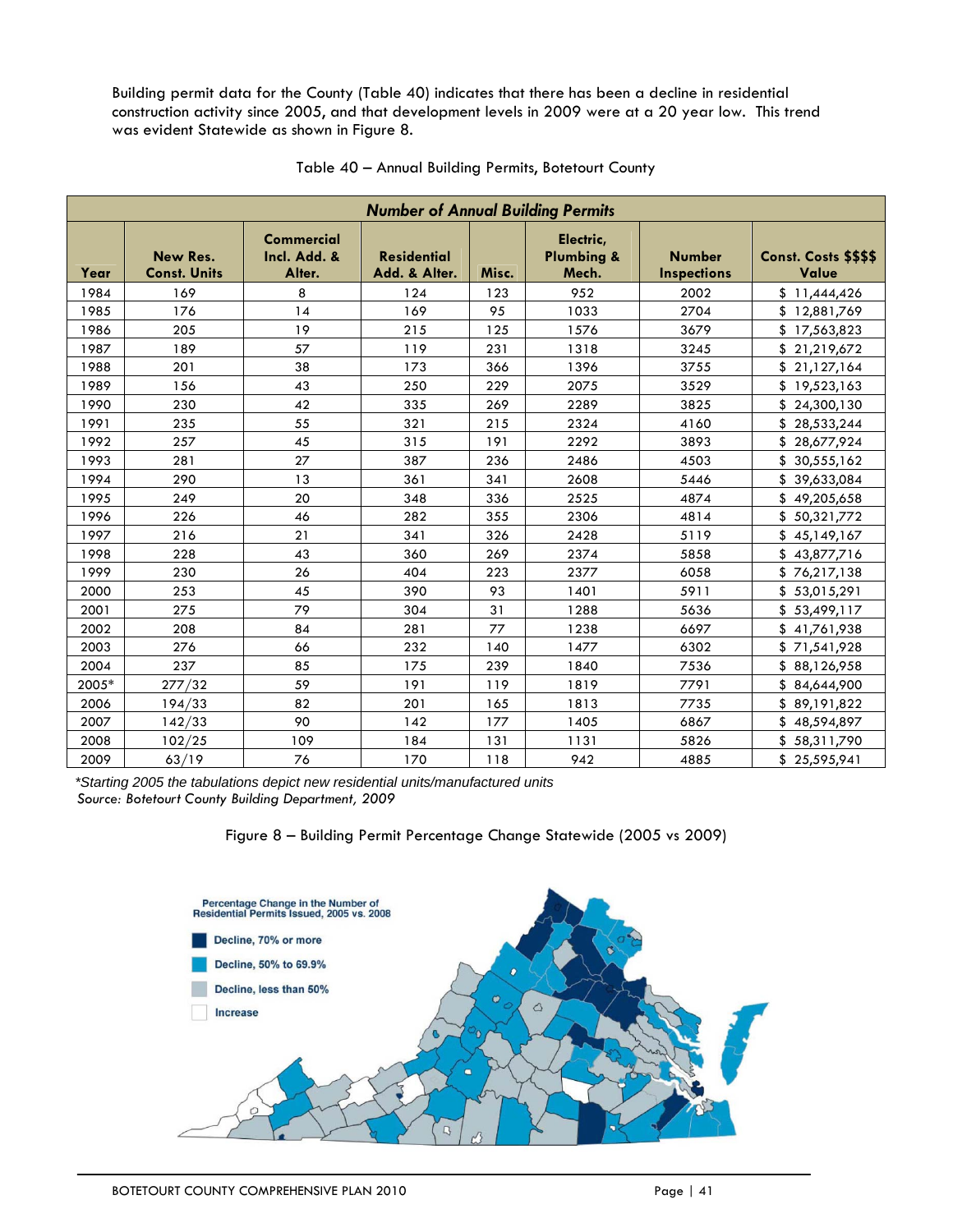## **Future Land Use Map**

The Future Land Use Map (Map 9) depicts areas of the County that have been designated for future residential and commercial growth as well as areas for agriculture and conservation. The Future Land Use Map serves as a general guide for both public and private sector decision-makers who will shape future development of Botetourt County. The map serves as a guide for the Planning Commission and Board of Supervisors when planning public facilities, or evaluating land development applications. The map also serves as a guide to investors, businesses and citizens to indicate what areas of the County are appropriate for development.

This map presents a generalized overview of desired land use patterns within the County. The map is not intended to be parcel specific. The specific location of future land uses and the appropriate mix of uses in any given area will be determined as part of the development review process, subject to the standards of the Zoning Ordinance, at such time as the Planning Commission and Board of Supervisors review specific land use requests. Such review will consider the compatibility and benefits of the use, and the land use impacts of a specific use on the surrounding neighborhood and larger community.

Seven future land use categories are shown on this map. They are:

#### *Federal Lands*

This category designates National Forest lands.

#### *Conservation/100 Year Floodplains*

This category includes steep slopes, lands protected by conservation easements, 100-year floodplains, and properties that are within the Carvins Cove watershed. Future development in these areas should be prohibited or extremely limited.

#### *Agricultural*

This category includes land areas in the rural portions of the County where agricultural and forestal uses are the dominant land use. Large lot single family development may now exist within some of these areas. Future development of these properties at densities higher than allowed by the current agricultural zoning is not encouraged.

#### *Rural Low Density Residential*

This category includes areas where larger lot residential development is encouraged, as a transition between the County's agricultural and medium density residential areas. Such development generally lacks public water and/or sewer.

#### *Medium Density Residential*

This category includes areas where suburban patterns of residential development have occurred and are encouraged to occur in the future. Although single family homes are the predominant land use in this category, higher density residential development such as townhomes and apartments may also be suitable. Allowable future densities in these areas should be based upon the availability and adequacy of public facilities and the compatibility of the proposed land use with surrounding properties. Public water and/or sewer typically serve or are planned for these areas. Most of these areas are and will be located in the southern portions of the county.

#### *Commercial*

This category designates areas where commercial developments have occurred and where future commercial developments are encouraged. Public water and sewer is generally available or planned for these areas.

#### *Industrial*

The industrial land use category is designated to show those areas where major industrial activities exist and/or are planned.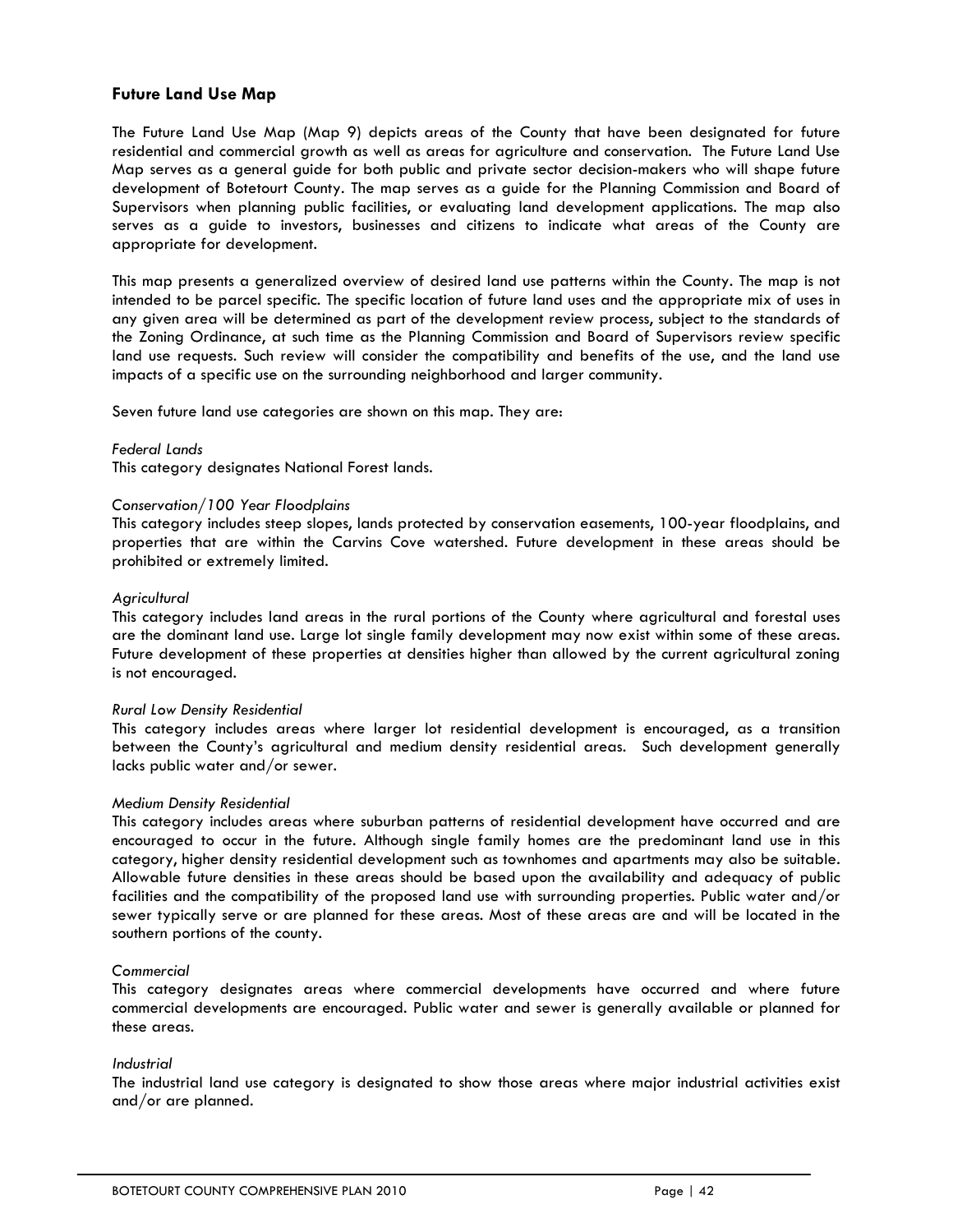# **GOALS, OBJECTIVES AND POLICIES**

# **Land Use Goals**

- To achieve a balanced land use system that provides sufficient and compatible land areas for all community land use needs, while protecting sensitive natural environments, and important local historic and cultural resources.
- To promote Urban Development Areas in the place or places where a variety of land uses, facilities, and services exist and are planned to support the County's future growth, with emphasis placed on infill development.
- To enable well-planned, coordinated, and sustainable development to occur throughout the county.

# **Land Use Objectives**

- Minimize adverse impacts of growth on rural character.
- Promote a strong and diversified tax base through diverse zoning.
- Protect rural residential areas and prime agricultural lands from future growth.
- Protect sensitive environmental areas and historic and cultural resources.
- Discourage scattered development patterns which are incompatible with the County's ability to provide adequate and cost effective public services and facilities.
- Enhance the rural character of the County through the preservation of agricultural and forestal lands.
- Implement appropriate policies and procedures to provide reasonable protection to the Blue Ridge Parkway and Appalachian Trail.
- Adopt and maintain appropriate land use ordinances and voluntary programs designed to guide and implement the provisions of this comprehensive plan.
- Coordinate review of joint development plans and concepts with incorporated towns.
- Promote and encourage commercial, residential and limited light and small industrial growth in areas in close proximity to the towns, where appropriate services and infrastructure are available.

# **Land Use Policies**

- Consider the intent and policies contained in this comprehensive plan, and the plan's future land use map when evaluating development proposals requiring a public hearing.
- Continue to develop the County's economic base so that tax rates can be maintained and desired services can continue to be provided to all property owners.
- Zone appropriate areas for industrial, commercial and office growth.
- Large residential, commercial and industrial development proposals should only locate in areas planned for such use, where there are adequate public facilities, and where the transportation system can accommodate the demands of the new development.
- Encourage commercial and office uses around existing incorporated towns and villages.
- Infill development should be encouraged in south County areas, so that existing infrastructure can be more efficiently used, and rural and agricultural lands can be deferred from development.
- Encourage infill development where infrastructure exists, as well as in and around incorporated towns.
- Direct growth toward areas designed to accommodate such growth.
- Periodically review the County's zoning and subdivision ordinances to ensure that they are relevant tools to achieve local land use objectives and are in conformance with policies contained in this plan.
- Work with the National Park Service and Blue Ridge Parkway staff to develop local procedures and standards to protect critical Parkway viewsheds and achieve an appropriate development character at Parkway interchanges.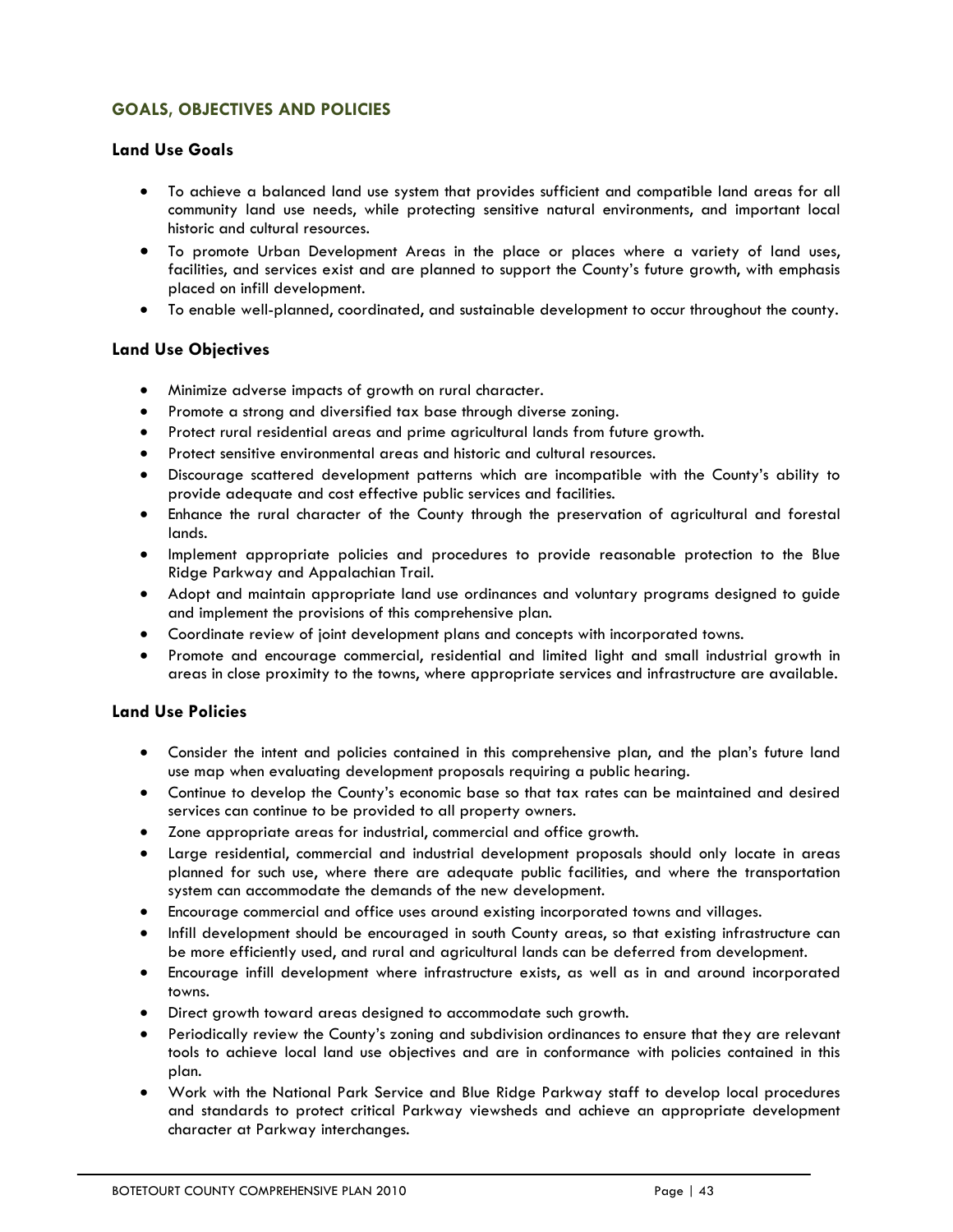- Encourage the conservation and preservation of major historic and archeological sites. Continue to provide comment on potential new sites within the County.
- Continue to incorporate innovative development techniques into zoning and subdivision ordinances, such as cluster developments and conservation subdivision design.
- Discourage scattered development patterns through zoning incentives.
- Review existing and potential incentives and development standards to ensure that opportunities for rural preservation and compact development are used effectively.
- Encourage the use of conservation easement programs at the discretion of private land owners to promote preservation of key rural areas in perpetuity.
- Allow and encourage residential cluster development to maintain larger tracts of open space in rural areas; amend the county's current subdivision and zoning ordinances to provide incentives for clustering in rural areas. A common incentive for clustering is a density bonus or bonuses (residential and non-residential) which provide an increase in density correlating to the amount of open space set aside.
- Encourage mixed-use centers that should be comprised of well-mixed and integrated developments that avoid segregated uses and have well planned public spaces that bring people together and provide opportunities for active living and interaction.
- Promote the development of mixed-use activity centers with multi-modal transportation connections to provide convenient and accessible residential and employment areas.
- Coordinate with the towns to create more uniform zoning regulations in the towns and surrounding county areas.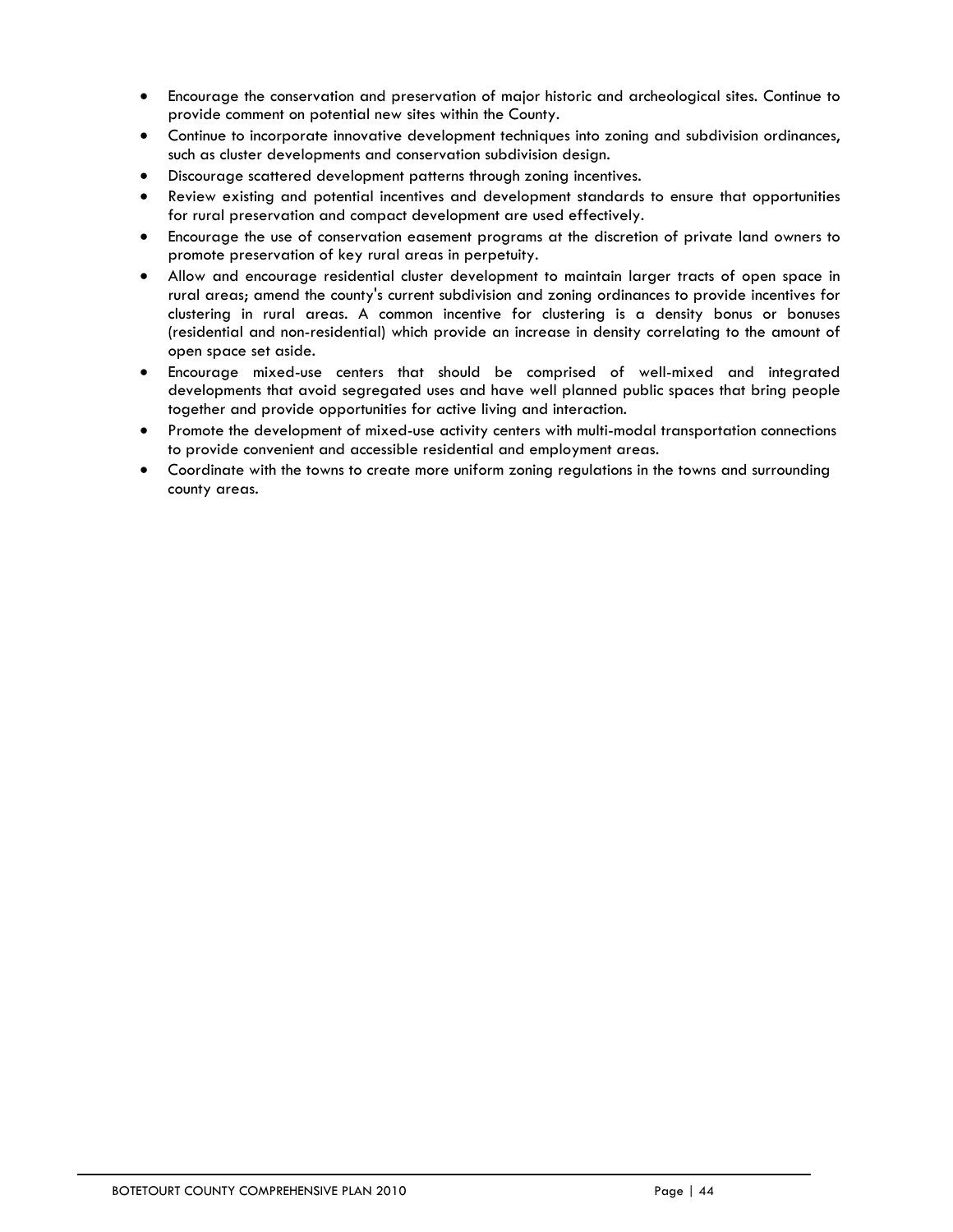## **IMPLEMENTATION STRATEGIES**

The land use policies of this plan are based on two key strategies: directing growth to appropriate areas and reducing development pressures to convert farmland to higher intensity uses. The County's desire to maintain a balance between development and preservation objectives is obvious in the way the Future Land Use Map has been drawn.

The Future Land Use Map should be used as a general guide for future county development patterns. More specific guidelines for development or programs and strategies for encouraging alternative development types, encouraging preservation of farmland and managing the timing and location of growth can be pursued by the County as deemed appropriate subject to the framework of this Comprehensive Plan. Some examples of programs that the County might wish to explore after adoption of this plan include:

#### *Farm Land Protection and Environmental Preservation Initiatives*

## *Purchase of Development Rights (PDR's)*

A purchase of development rights (PDR) program enables a locality to purchase conservation easements from property owners to promote limited development. PDR programs offer key advantages to both the landowner and the community. The landowner gets to keep the land, and receive financial compensation for foregoing development. The advantage to the community is reduced development in priority preservation areas.

The goal of the program is to preserve and protect farm and forested lands through perpetual easements. The protected land base will help to ensure that farm and forested lands will be available for future generations to maintain a viable agricultural industry for Botetourt County. By preventing development in the rural areas of the County, tremendous savings are realized by offsetting infrastructure costs. PDR prevents the need for new roads and improvements, public services such as police, fire and EMS, new schools, libraries, and trash collection. The American Farmland Trust Cost of Community Services studies conducted over the past two decades show working lands generate more public revenues than they receive back in public services. Their impact on community general funds is similar to that of other commercial and industrial land uses. Agricultural lands require very few city services and generate positive tax revenue, thus they actually subsidize the residential development. Several localities in Virginia have adopted PDR programs.

A local PDR program can be funded through a variety of mechanisms. These include a line item in the local budget, general revenue, roll-back taxes, a specific local tax, grants, and dedication of a particular windfall.

## *Agricultural/Forestal Districts*

An Agricultural and Forestal District (AFD) is enabled by State law and subject to provisions of the State Code. An AFD is a voluntary agreement between farmers and the local government to maintain land in farming for a set term. When a district is established, landowners agree not to convert their farm or forest land to development for a period of between 4 and 10 years. In return, the locality offers reduced tax rates, protection from nuisance suits, and consideration of the district in local land-use planning. The Commonwealth also agrees not to take actions or make infrastructure investments that will place increased pressure on landowners to convert land.

Basic criteria for AFD's are as follows: 1) they are initiated by landowners voluntarily; 2) a district must have a core of at least 200 acres in one or more contiguous parcels, 3) parcels can be included in the district if their closest boundary is within one mile of the core, or if they are adjacent to a parcel that is in the district, and 4) part or all of a parcel can be enrolled.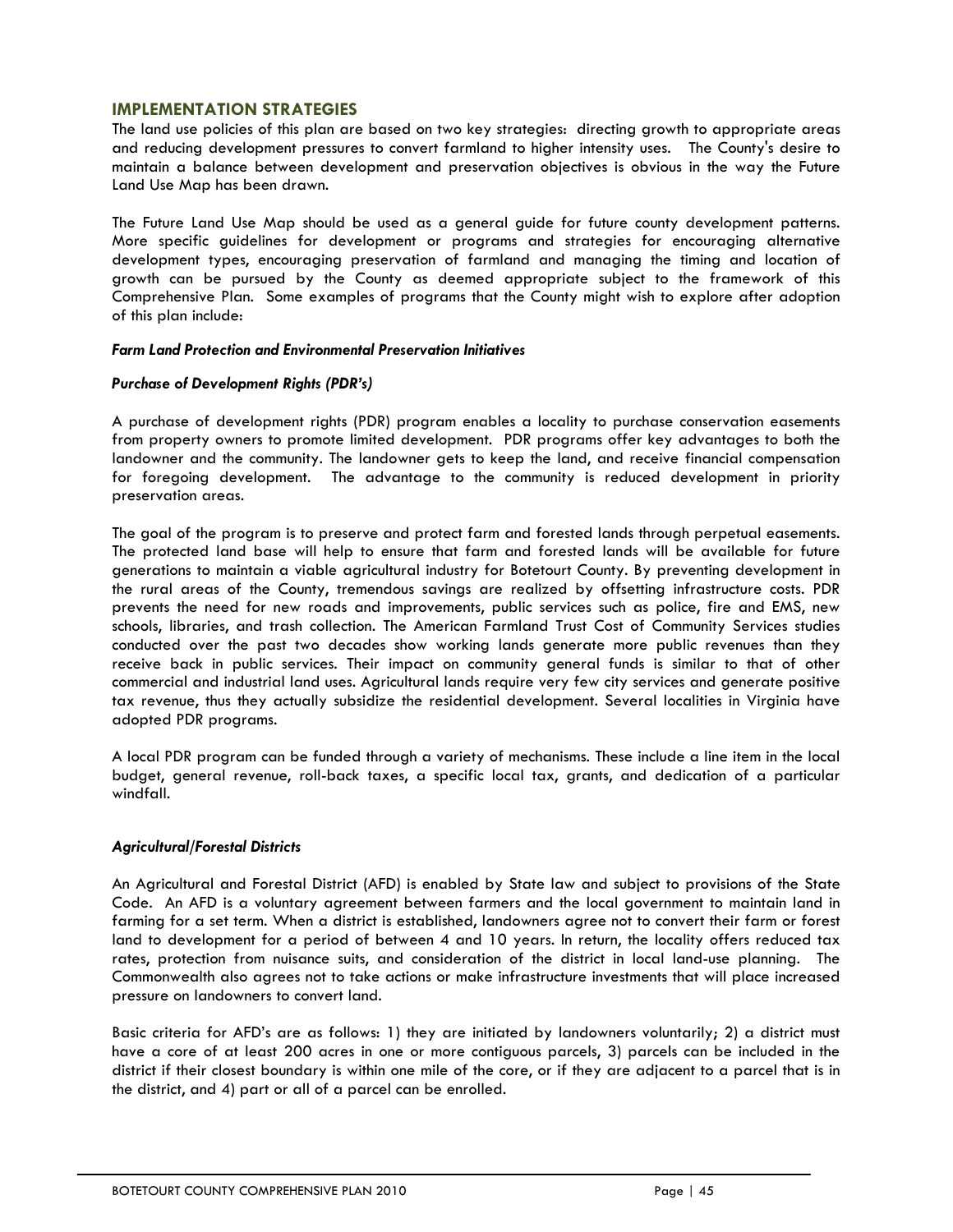## *Conservation Reserve Program (CRP)*

Although not well known to many local government officials, this program is the federal government's single largest environmental improvement program. It is administered by the United State's Department of Agriculture's (USDA) commodity credit corporation (CCC) through the Farm Service Agency (FSA). Established in 1985, the CRP encourages farmers to voluntarily plant permanent areas of grass and trees on land that needs protection from erosion, to act as windbreaks, or in places where vegetation can improve water quality or provide food and habitat for wildlife. The farmers must enter into contracts with the CCC lasting between 10 and 15 years. In return, they receive annual rental payments, incentive payments for certain activities, and cost share assistance to establish this protective vegetation.

## *Riparian Easements*

A riparian easement is a special type of conservation easement that applies only to a streamside or riparian zone mutually agreed upon by the landowner and the easement holder(s). Like all easements, a riparian easement is a legal agreement in which the landowner retains ownership and full control of the property, yet conveys certain specified rights to the easement holder(s). Specifically, the landowner agrees to restrict uses that would harm the riparian zone and works with the easement holder to develop a management plan to ensure riparian zone protection. Typically this is done by establishing and maintaining vegetation and limiting livestock access to the stream. Each easement is tailored to the property and the desires of the individual landowner. Again, depending upon the terms and timing of the riparian easement, significant tax savings can accrue to the owner granting the easement.

## *Conservation Reserve Enhancement Program (CREP)*

CREP is a voluntary initiative using state, federal, and non-governmental funding to help solve environmental problems. The objective is to share costs and resources to address specific local environmental problems in a designated target area. Specific financial incentives encourage farmers to enroll land in targeted areas in CREP contracts for designated environmental practices such as riparian buffers, grass filter strips, or wildlife habitat. Incentives can include cost-share assistance for establishing the designated practices, special rental rates, or one-time payments. A landowner may establish both a CREP contract and a riparian easement on his/her property, reaping the benefits of both programs.

## *Voluntary Conservation Easements*

In 2010, over 15,423 acres of land in Botetourt County were protected by voluntary conservation easements (Map 10 – Conservation Easements). A conservation easement is a legal agreement by which a landowner retains ownership of property while conveying certain specified rights to the easement holder. Conservation easements are usually given to a non-profit, charitable land conservation organization or a public entity. Easements can be tailored to meet the owner's wishes regarding the future use of his/her land. They can be for a specific time period, or can be granted in perpetuity. Typically a conservation easement restricts development or uses that would destroy natural, scenic, or historic areas while at the same time allowing other traditional uses such as farming. Depending upon the terms and timing of the easement, significant tax savings can accrue to the property owner granting the easement. The County should continue to develop its easement program in conjunction with other rural land preservation efforts.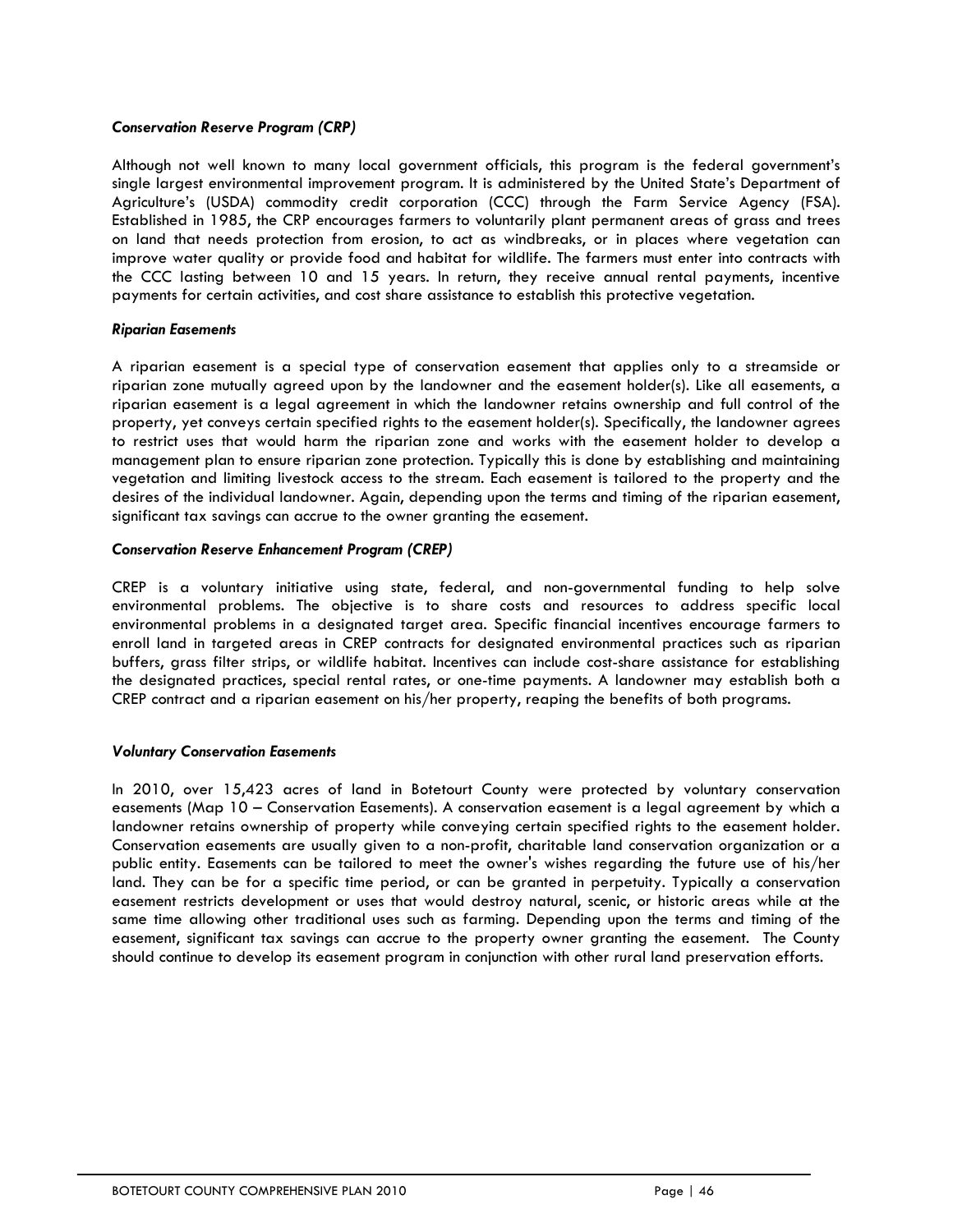## *Design and Development Patterns Initiative*

#### *1. Land Use and Transportation Coordination*

Outside of the town cores, the majority of Botetourt County population lives, works, and socializes within an auto-dependent land use framework. To reduce vehicle miles traveled and improve the quality of land development, Botetourt County should implement land use and transportation coordination policies that focus on shortening trips and encouraging more pedestrian, bicycle, and transit-friendly communities within and adjacent to mixed-use centers and corridors or accessible to them via sidewalks, trails, or transit. It also directs growth to areas with development capacities that are less congested.

## • **Coordinate Transportation Investments with Land Use**

Ensure that transportation decisions, strategies, and investments are coordinated with and support the County's land use objectives.

## • **Transportation in Support of Walkable Neighborhoods**

Make the design and scale of transportation facilities compatible with planned land uses and with consideration for the character anticipated by this Comprehensive Plan for the surrounding neighborhood.

## • **Directing Transportation Investments**

Target transportation facilities, services, and investments to promote and accommodate the growth this Comprehensive Plan anticipates in mixed-use centers, commercial corridors, and residential neighborhoods while reducing reliance on single occupancy vehicles.

## • **Reducing VMT Through Mixed Use**

Promote mixed-use development that provides a range of services within a short distance of residences as a way to reduce the growth of vehicle miles traveled (VMT).

## • **Connectivity**

New development and redevelopment should provide pedestrian and vehicular connectivity between individual development sites to provide alternative means of access along corridors.

#### *Growth Areas and Urban Development Areas*

The key to Botetourt County's future growth management will be accommodating population growth in a way that avoids sprawl. Growth areas are a way that the County can address reducing low-density development, both residential and commercial. Identifying growth areas helps a locality align both its development regulations and its capital improvements program toward guiding new development into specific locations. The underlying principle is to limit infrastructure improvements to growth areas. This lessens the likelihood of sprawl and increases demand for the land that the locality is prepared to serve with utilities. Growth areas may be jointly designated by a town and county in the form of joint development areas. Potential detriments to Growth Areas involve artificial escalation of property values in targeted areas while prices fall elsewhere. Keys to delineating successful growth areas include:

- Water and sewer limited to designated boundaries
- Zoned for density
- Priority for infrastructure funding
- Detailed plan for growth (i.e., streetscapes, parks, roads, joint developments plans)

As part of the Transportation Act of 2007, Section 15.2-2223 of the Code of Virginia was expanded to include new requirements that certain fast growing localities, including Botetourt County, must include at least one Urban Development Area (UDA) within their boundaries. According to the new legislation, a UDA is an area located close to a city, town or other developed area that is designated as appropriate for higher density development due to its proximity to transportation facilities and to public or community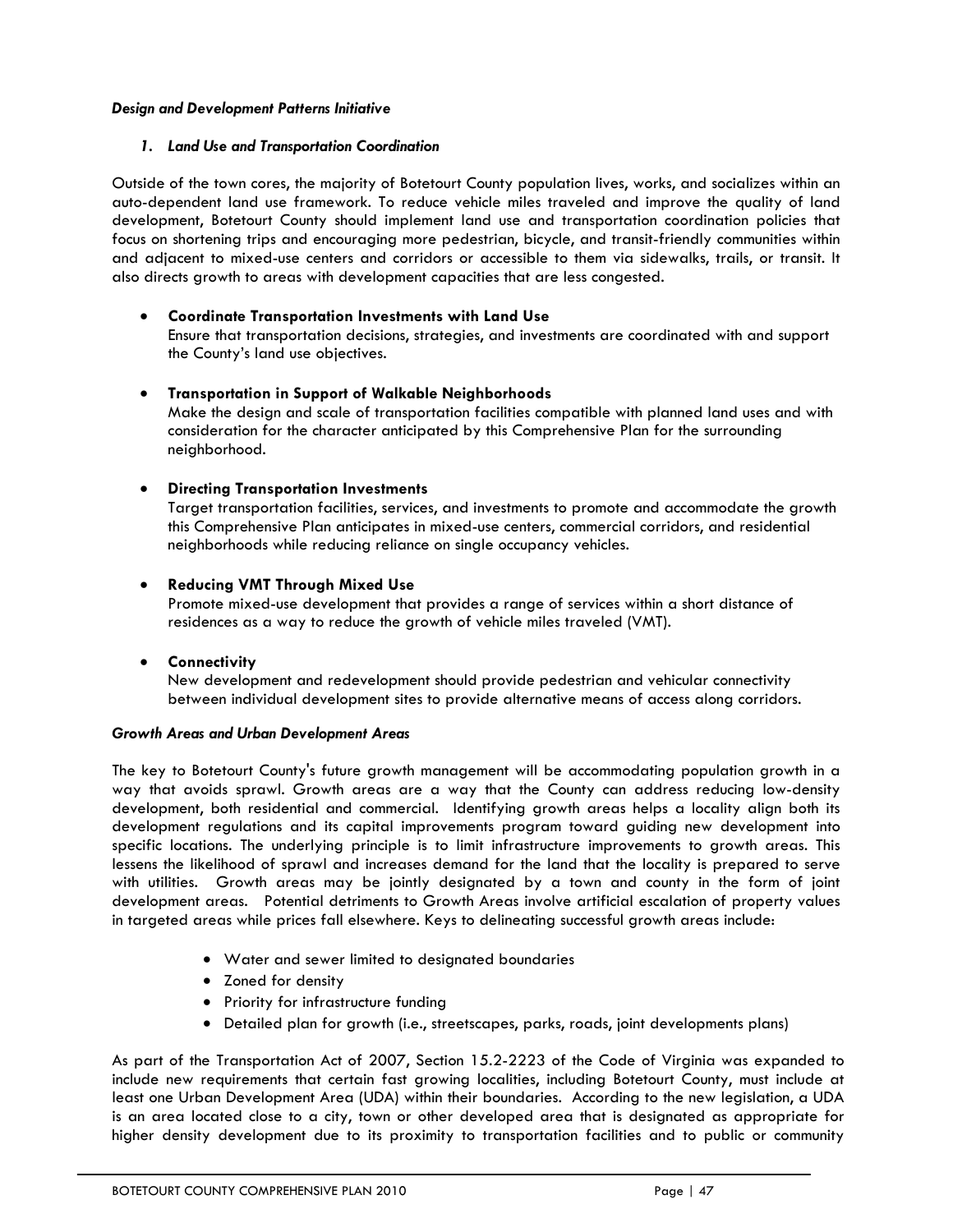sewer and water systems. The language further states that development within the UDA shall provide for reasonably compact development with residential densities of "at least" four units per gross acre and commercial densities of "not less than" 0.4 F.A.R (floor area ratio) per gross acre. Finally, the UDA or UDAs must be of sufficient size to accommodate projected commercial and residential growth for at least 10 years but not more than 20 years.

The State code allows comprehensive plans to include incentives for development in UDAs and state and local funding for transportation improvements, housing and economic development shall be directed to UDAs to the extent possible. Localities subject to the new legislation are now also required to incorporate new urbanism design principles such as pedestrian friendly roads, interconnected road and pedestrian networks, stormwater management, preservation of natural areas, mixed use neighborhoods with a mix of housing types and reduced yard setbacks and street widths in their comprehensive plans.

## *Design Standards*

Many localities are moving toward comprehensive plans and zoning ordinances that emphasize the physical form of development over use, reflecting planning trends like Neo-traditional design and New Urbanism. This approach incorporates traditional land use concepts like use type, density and intensity but relates them to physical form and character. Virginia has even embraced and mandated the use of these principles in the new UDA legislation described above. These concepts may be beneficial to Botetourt County as a means of further refining the Future Land Use Map included in the Comprehensive Plan and to ensure that the County satisfies the new UDA legislation.

Good design ensures attractive, usable, durable, and adaptable places and is a key element in achieving sustainable development. Good design is indivisible from good planning. Design standards influence the physical form of the County and how residents experience public spaces such as streets, parks, or civic spaces. While individual buildings may be attractive in themselves, there are numerous other design elements that contribute to the organization of a space including architectural design, building placement, height, scale, and open space. The cumulative interaction of these design elements and adjacent buildings in organizing public space is vital for achieving an environment that supports and promotes social interaction and protection of community character. As discussed throughout this plan, Botetourt County has many of the physical components that contribute to a successful and vibrant community, but it continues to grapple with issues of maintaining its identity and attractiveness. General design guidelines that help promote coordinated and high quality development and enhance the public realm and the County's image. Listed below are some strategies that the County and private developers can implement to largely determine the physical form of the County.

- **Identity through corridors:** Ensure community identity by enhancing the aesthetic qualities of Botetourt County's corridors with a high-quality built environment, greenway network, and preserving its natural landscapes and scenic resources.
- **Identity through places:** Eagle Rock, Town of Fincastle, Town of Troutville, and the Town of Buchanan are just some examples of communities with unique identities that are impacted by growth of the County. The recent historic survey contains many buildings that offer a window into the architectural heritage of the County's various communities. By identifying characteristics that make the communities distinctive could help in establishing Botetourt County's identity.
- **Creating Attractive Facades:** Well-designed building facades, storefront windows, and attractive signage and lighting should be used to create visual interest. Monolithic or box-like facades should be avoided to promote the human quality of the place and street.
- **County Gateways:** Create more distinctive and memorable gateways at points of entry to the County, and points of entry to incorporated towns, individual neighborhoods and neighborhood centers. Gateways should provide a sense of transition and arrival, and should be designed to make a strong and positive visual impact. This type of approach is exemplified by the need for a more designed and attractive gateway at I-81 Exit 150.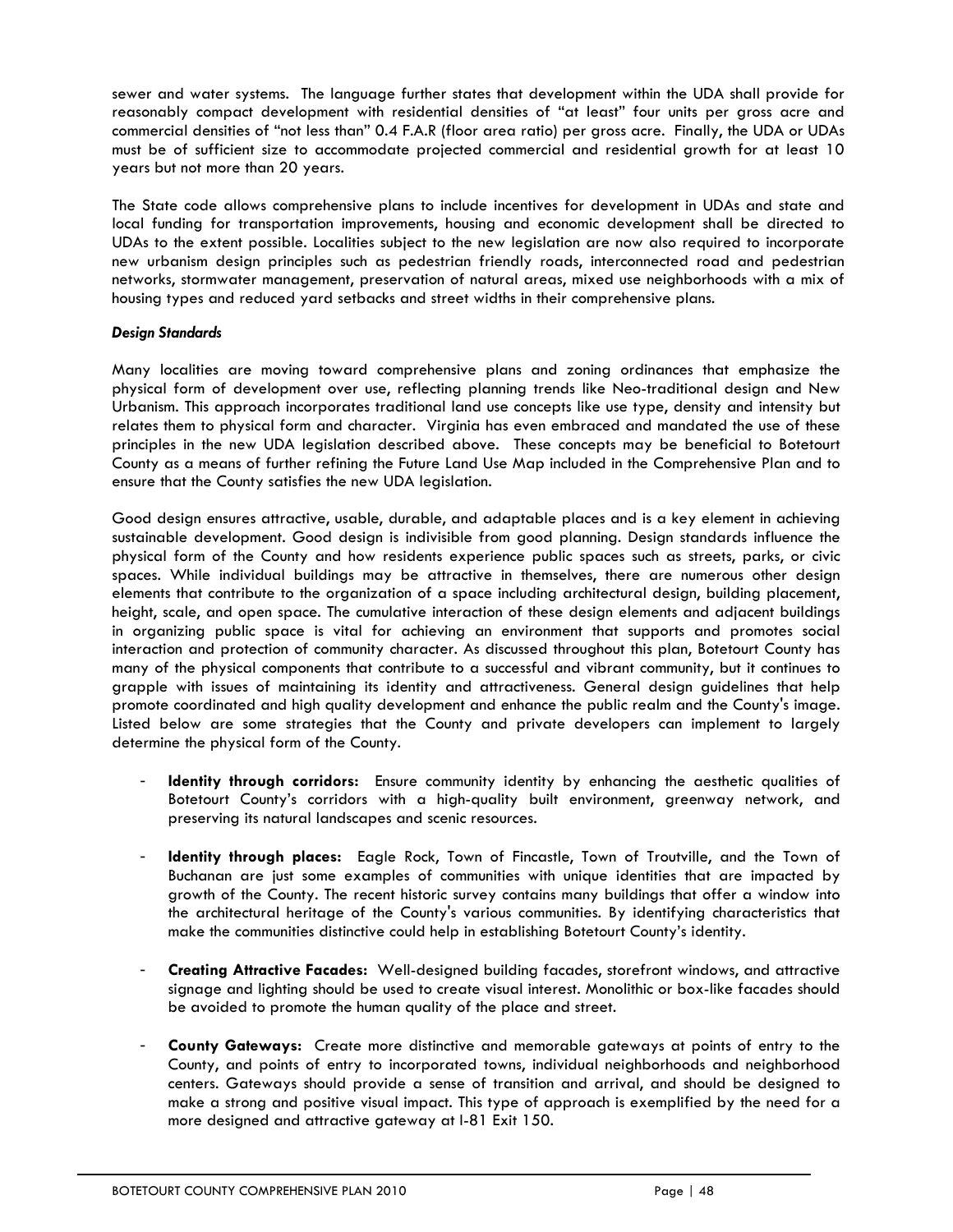- **Zoning to Achieve Design Goals:** Explore zoning and other regulatory techniques to promote excellence in the design of new buildings and public spaces. Zoning should include incentives or requirements for facade features, buffering, and other exterior architectural elements that improve the compatibility of structures, while promoting a consistent architectural character.
- **Mixed Use:** Mixed-use developments are the future of dense planning in rural communities. They are efficient in terms of land use and service delivery. There are several design standards associated with promoting mixed use land development.
	- o **Building Orientation:** Buildings in mixed-use developments should be oriented along streets, plazas, and pedestrian ways. Their facades should create an active and engaging public realm.
	- o **Multi-modal Design:** Mixed-use developments should accommodate all modes of transportation to the greatest extent possible.
	- o **Parking Location and Design:** New single purpose surface parking lots should be avoided within mixed-use centers. Instead, shared parking facilities with landscaping visible from a public right-of-way should be used.
	- o **Public Open Space:** Usable and well-appointed public open space should be provided within mixed-use centers to serve as focal points and community gathering spots.
- **Corridors:** The appearance of Botetourt County's commercial corridors, specifically U.S Route 220 (including U.S. Route 220 Alternate), U.S. Route 460 and Route 11, has been detrimental to the larger community's image. As primary entry corridors for visitors to the County, it is essential that these roadways convey a positive impression. At many points along these corridors, there is also a need to mitigate air and noise pollution. The creation of boulevards with landscaped medians, street trees, and sidewalks will greatly improve the appearance of Botetourt County's corridors, mitigate air and noise pollution, and address the needs of users.
	- o **Gateway Corridor Design Quality:** Promote high quality development along gateway corridors to improve aesthetics and encourage higher levels of investment. Design of new development should contribute to the overall visual quality of the corridor and define the street space.
	- o **Highlighting Important Intersections:** Promote the use of gateways and landmarks to highlight access points and important intersections along key corridors.
	- o **Strip Shopping Centers:** Ensure that zoning and parking standards discourage strip commercial shopping centers and auto-oriented building designs (designs that encourage use of automobile as the only possible mode of access).
	- o **Screening of Unsightly Uses:** The visibility of trash storage, loading, and truck parking areas from the street, sidewalk, building entrances and corridors should be minimized.
	- o **Parking Lot Design:** Encourage efficient site design, shared parking between complementary uses, and reduced amounts of impervious surface in parking lot design.
	- o **Planting Requirements:** Enhance and expand the required planting and tree coverage for parking lots by incorporating design standards that promote long term tree growth and health. Planting standards should improve permeability and reduce the heat island effect.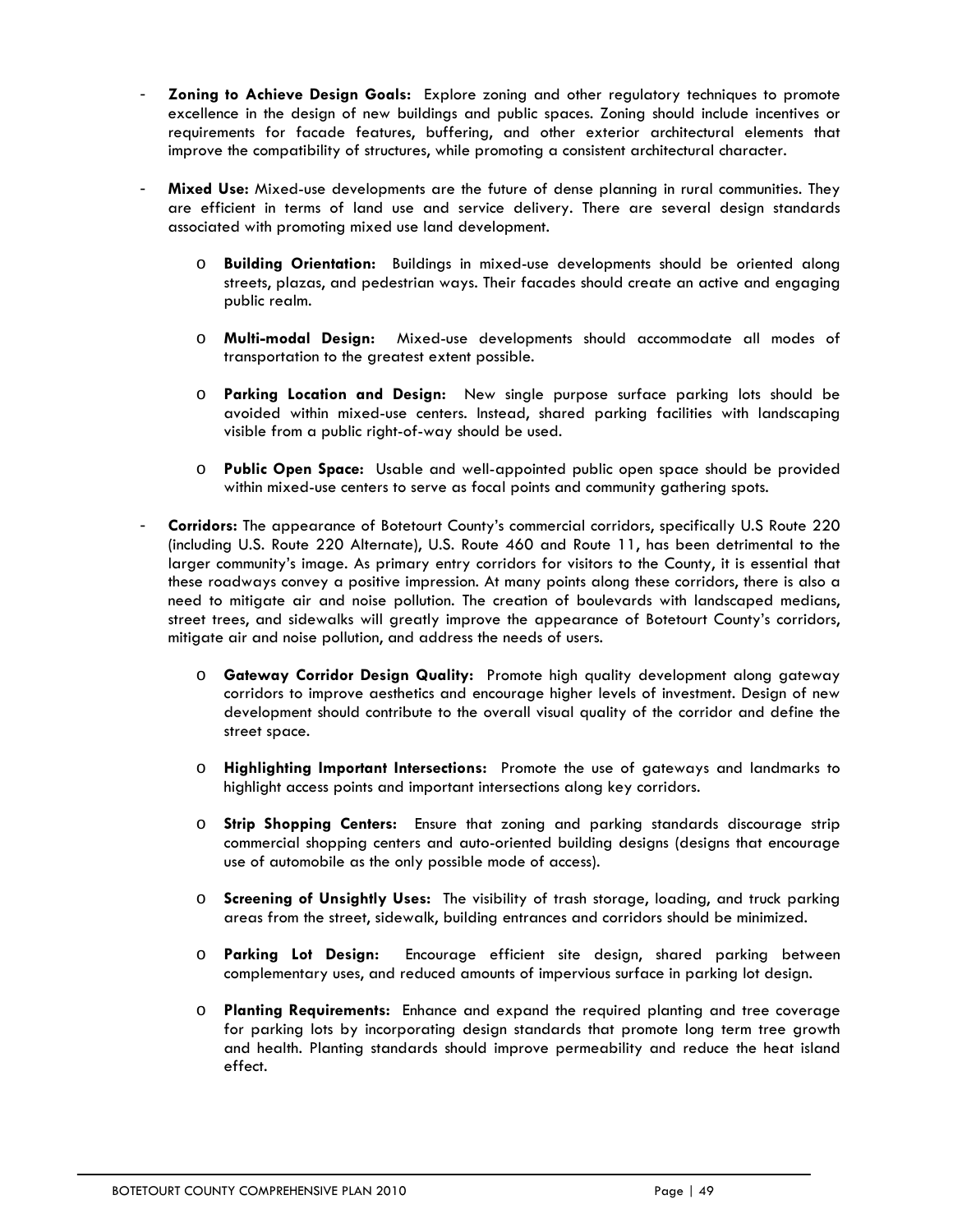#### *Streetscape Design Standards*

Streetscape design refers to those elements of roadway design that affect street users and nearby residents. Streetscapes can have a significant effect on how people perceive and interact with their community. If streetscapes are designed in a way that is safe and inviting to pedestrians, people are more likely to walk, which can help reduce automobile traffic, improve public health, stimulate local economic activity, and attract residents and visitors to a community. Applied to I-81, at Exit 150, streetscape design standards can greatly improve the aesthetics and sense of safety for the area surrounding the interchange. This would improve the gateway into the Botetourt community from the south, and help change the overall character of land uses. Visually cohesive streetscapes use a variety of techniques including landscaping, undergrounding of utilities, and other streetscape improvements along street frontages that reflect adjacent land uses.

## *Residential Cluster Development*

Cluster development promotes the preservation of open space by allowing smaller lots to be grouped on a portion of a larger parcel. The remainder is set aside as 'open space.' For example, a 100-acre parcel at a base density of 1 dwelling unit per 5 acres and a minimum lot size of  $1\frac{1}{2}$  acres would result in 30 developed acres (putting 20 residences on  $1\frac{1}{2}$  acre lots) and leaving an undeveloped residual of 70 acres. The residual acreage can be available for continued farming, or it can be incorporated into the development as common open space.

Localities can set different standards to achieve goals through cluster development. For example, in agricultural zones, the emphasis might be on maintaining a sizeable contiguous area to enable continued farming or forestry. Other ordinances may specify that environmental features be protected. Also, provisions might address the suitability of the reserved open space to ensure that it is usable and appealing for common open space. All of these strategies recognize that the open space and key vistas on-site should be 'designed' in their own right, to serve specific purposes, rather than merely be the 'leftover' portion after house sites are chosen.

One variation for open space design involves instituting minimum open space requirements. Some communities have varying minimum open space requirements for various zoning districts, including multifamily and commercial. The benefits of clustering include the opportunity to protect natural areas, scenic views, and other assets during development as well as somewhat reduced land consumption.

#### *Scenic Resource Initiatives*

Preserving scenic views and vistas is particularly important for Botetourt County. The County's scenery is critical to the rural character and is one of its most distinguishing features. The Blue Ridge Mountains are a national attraction and derive their popularity from spectacular views. Tourism and nature-based leisure draw on the beauty of the region and have significant economic impact. Furthermore, County residents value the beauty of their natural surroundings on a daily basis.

Keys to Preserving Scenic Views

- Maintain farmland and forestland
- Develop corridor plans and overlay districts
- Minimize the visibility of wireless communication towers and other tall structures
- Use scenic designations (like Virginia Byways and Virginia Scenic Rivers)
- Site rural buildings to their context
- Use viewshed easements around particularly important sites
- Limit ridgeline development
- Use open space development designs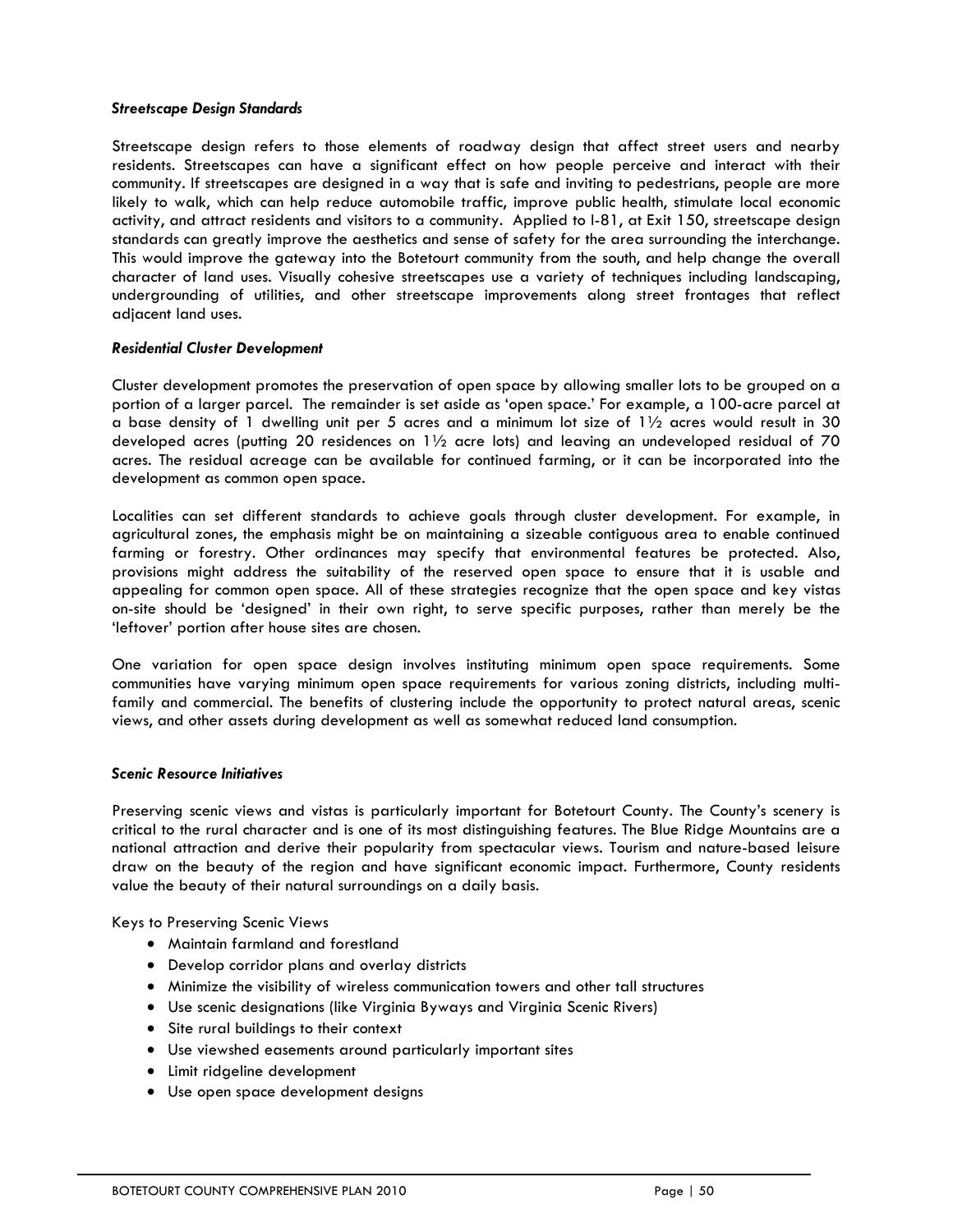## *Mixed Use*

The resurgence of mixed-use downtowns, employment centers, and retail centers is a national development trend that is evident in recent developments like Daleville Town Center. Mixed-use centers bring together medium- to high-density residential and non-residential uses within a walkable, bicycle-friendly, and/or transit-accessible development framework. Uses can be mixed vertically, within buildings; or horizontally, when tightly clustered in a pedestrian-friendly arrangement. Due to the diversity of uses and activities, mixed-use centers are typically vibrant destinations that attract attention due to their level of activity. Fundamentally, a mixed-use center should provide a full service environment and diverse land uses (residences, offices, retail, service, entertainment, civic, and open space) for residents, employees, and visitors. Further, mixed-use developments and mixed-use target areas (Map 11- Future Mixed Use Target Areas) should be coordinated with the implementation of water and waste water infrastructure. While mixed-use developments help reduce overall infrastructure costs, such as less demand of daily traffic on the road network, the demand for water resources does not change with a diversity of land uses. Botetourt County should coordinate the approval of mixed-use developments with the provision of water resources.

Some effective mixed use aspects are listed below.

## • **Composition of Mixed-Use Centers**

Mixed-use centers should be comprised of well-mixed and integrated developments that avoid segregated uses and have well planned public spaces that bring people together and provide opportunities for active living and interaction.

## • **Complementary Uses and Urban Vitality**

A complementary integration and mixture of land uses should be provided within regional, county, and community mixed-use centers to maintain the County's livability, manage future growth, and provide walkable and transit accessible destinations. An example of this is the potential future development of I-81 Exit 150.

## • **Mixed-Use and Multi-Modal Transportation**

Promote the development of mixed-use activity centers with multi-modal transportation connections to provide convenient and accessible residential and employment areas.

## • **Zoning Standards for Mixed-Use**

Revise the Zoning Ordinance to modify setback and buffering to the site design requirements within designated mixed-use centers and mixed-use zoning districts to ensure compatibility and encourage dynamic communities.

#### Future Mixed Use Target Areas Mapping Categories

Listed below are some possible future mixed use categories that may be identified on a future land use map (Map 11- Future Mixed Use Target Areas) that indicate areas desirable for mixed use development.

#### **Town Edge Mixed Use**

This category applies to shopping and pedestrian-oriented retail districts located near at the edge of existing incorporated towns, such as commercial growth just south and north of Fincastle. The service area of these districts is generally about a two-mile radius or less. Typical uses would include corner stores or convenience stores, restaurants, bakeries, supermarkets (other than superstores/centers), drug stores, dry cleaners, small professional offices, retail banking, limited light industries and similar uses that serve the immediately surrounding neighborhood. While this is primarily a commercial category, mixed-use projects with mixed residential types are also supported by this designation.

Multiple zoning districts could be developed for this category in the future, recognizing that some of the designated areas are connected with established "main streets" and others are auto-oriented shopping plazas or strip centers.